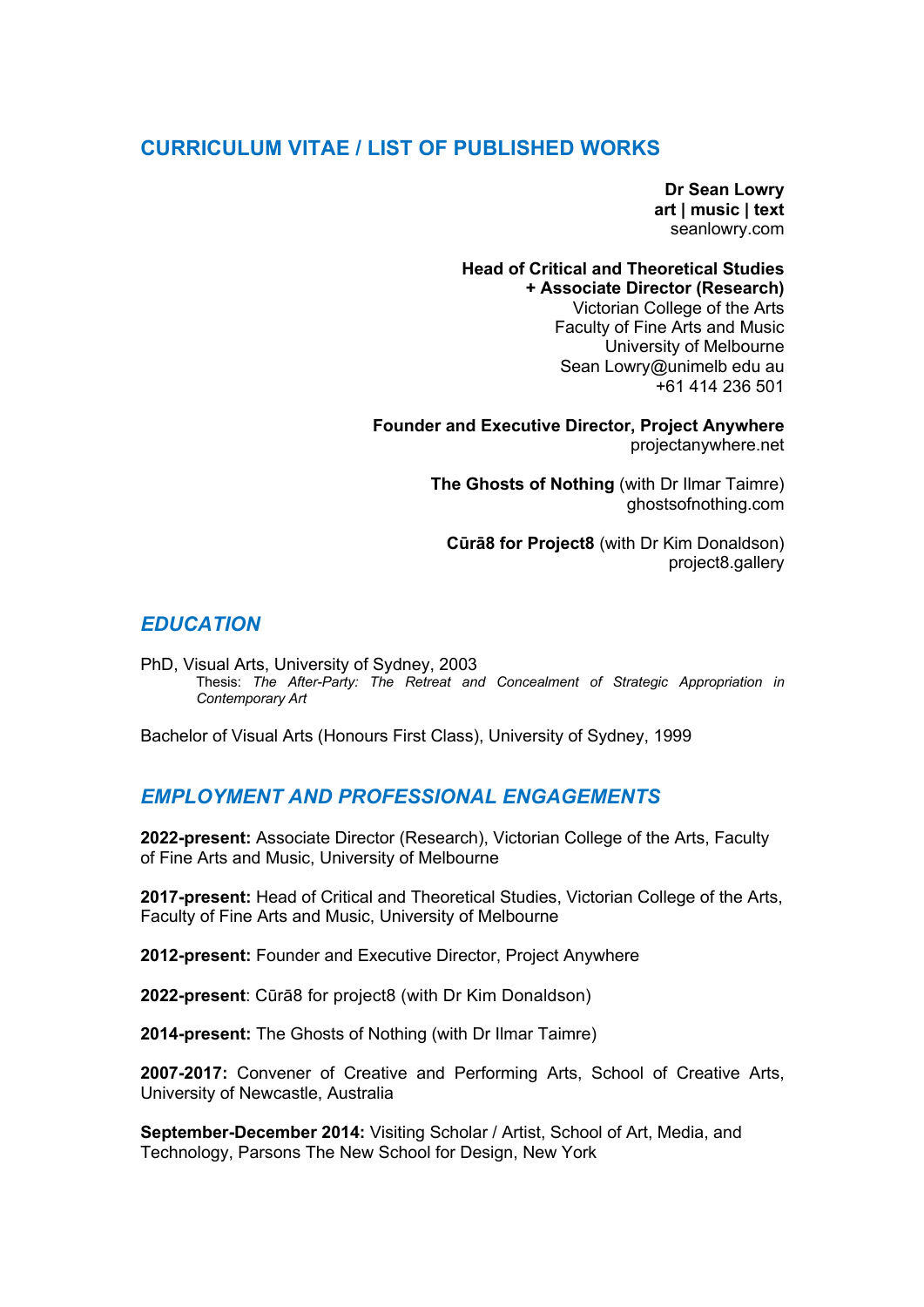**September-December 2010:** Visiting Artist / Scholar, Dept of Visual Arts, University of California, San Diego and Irvine

**2004 - 2007:** Board of Directors, Artspace Visual Arts Centre, Sydney

**2004-2006:** Sessional Lecturer (Painting and Studio Theory), Sydney College of the Arts, University of Sydney, Australia

**1987-present:** Artist, writer, curator, musician, and producer (seanlowry.com)

#### *WRITING*

Douglas, S; Geczy, A; Lowry, S. (Eds) *Where is Art?: Space, Time, and Location in Contemporary Art*, Routledge Advances in Art and Visual Studies, Routledge: New York (forthcoming)

Lowry, S; Taimre, I, 'Bandness,' in Douglas, S; Geczy, A; and Lowry, S. (Eds) *Where is Art?: Space, Time, and Location in Contemporary Art*, Routledge Advances in Art and Visual Studies, Routledge: New York (forthcoming)

Lowry S; Geczy, A, 'Where is art?' in Douglas, S; Geczy, A; and Lowry, S. (Eds) *Where is Art?: Space, Time, and Location in Contemporary Art*, Routledge Advances in Art and Visual Studies, Routledge: New York (forthcoming)

Lowry S. 'Project Anywhere,' in Douglas, S; Geczy, A; and Lowry, S (Eds) *Where is Art?: Space, Time, and Location in Contemporary Art*, Routledge Advances in Art and Visual Studies, Routledge: New York (forthcoming)

Taimre, I; Lowry, S. 'Sounds of Unridden Waves and the Contemporary Sublime,' *Journal of Asia-Pacific Pop Culture*, The Pennsylvania State University Press, (forthcoming).

Taimre, I; Lowry, S. 'Sounds of Unridden Waves and the Aesthetics of Late Romanticism: A Photo-Essay,' *Journal of Asia-Pacific Pop Culture*, The Pennsylvania State University Press 6 1, (Special Issue 2021): 13-178.

Douglas, S; Lowry, S. (Eds) *Anywhere iv*, Centre of Visual Art, University of Melbourne; Project Anywhere; and Parsons Fine Arts, School of Art, Media and Technology, Parsons The New School for Design. Design by Ella Egidy ISBN: 978-0- 6487354-1-0

Lowry, S. 'Jan Murray – Paperwork,' to accompany exhibition at Cathedral Cabinet, April 9 – May 13, 2021, 37 Swanston St, Melbourne

Lowry, S. 'Curating with the Internet,' in Buckley, B and Conomos, J (Eds) *A Companion to Curation*, Wiley Blackwell, 2020 ISBN: 978-1-119-20685-9

Douglas, S; Lowry, S. (Eds) *Anywhere iii*, Centre of Visual Art, University of Melbourne; Project Anywhere; and Parsons Fine Arts, School of Art, Media and Technology, Parsons The New School for Design Design by Ella Egidy, 2019 ISBN: 978-0-6487354-0-3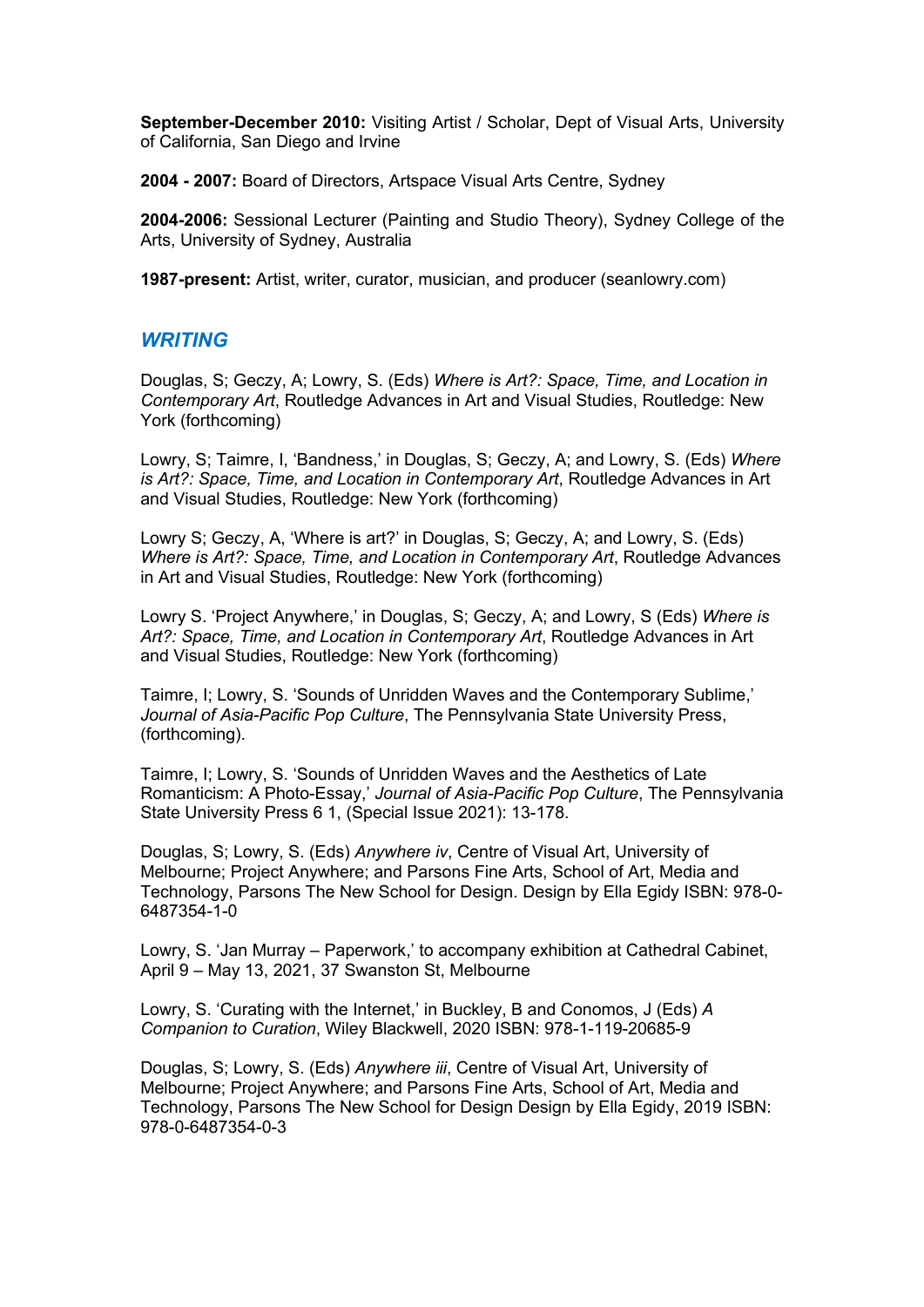Lowry, S. (Ed) 'The Expanded Cover Version,' Guest Editor for Special Issue: *Journal of Asia-Pacific Pop Culture*, Vol 3:2, January 2019, The Pennsylvania State University Press ISSN 2380-7679

Lowry, S. 'Bernhard Sachs, *(During Philosophy) Landscape at T, South Australia 1959 (Our Salt, Our Desolation), 1989*, 2019, Collection, Monash University Museum of Art monash edu/muma/collection

Douglas, S; Lowry, S. (Eds) *Anywhere and Elsewhere (2018): Art At The Outermost Limits of Location-Specificity*, New York: Parsons Fine Arts, School of Art, Media and Technology, Parsons The New School for Design; Project Anywhere; and University of Melbourne, 2018 ISBN 978-1-692-06323

Lowry, S. '168° 58' 37" W: A Cold War Memorial,' *Art + Australia,* Issue Three: Unnaturalism (54:2), Victorian College of the Arts, University of Melbourne, 2018

Lowry, S; Taimre, I. 'The World of a Work of Performance-Framed-As-Art' in *What is Performance Art? Writings on Contemporary Australian Performance Art*, Geczy, A and Kelly, M (Eds), Power Publications: Sydney, 2018 ISBN: 978-0-909952-93-8

Lowry, S; Taimre, I. 'Are we a band?' in: *The Ghosts of Nothing: In Memory of Johnny B Goode— World Tour 2014-2018*, Lowry, S and Taimre (Eds ), The Ghosts of Nothing 2018, ISBN-13: 978-0-6483337-0-8 (Print) ISBN-13: 978-0-6483337-1-5 (Digital)

Lowry, S; Sequeira, D; Soh, J. 'Interview with Co-curators,' in *Overdrawn,* Nanyang Academy of Fine Arts 2018, ISBN: 978-981-11-6767-6

Douglas, S; Lowry, S. (Eds) *Anywhere* vii, New York: Parsons Fine Arts, School of Art, Media and Technology, Parsons The New School for Design; Project Anywhere; and Victorian College of the Arts, Faculty of Fine Arts and Music, University of Melbourne, 2018 Print and design by Conveyer Arts ISBN: 978-0-692-06323-1

Lowry, S. 'Project Anywhere: Problems of Representation and Evaluation,' *JAR: Journal of Artistic Research* #14, ISSN 2235-0225, 2017, jar-online net doi: 10 22501/jarnet 0007

Lowry, S. 'Peace,' *Art + Australia* (online), 13/11/2017, http://www artandaustralia com/online/discursions/peace

Lowry, S. ' A Case for Blind Peer Evaluation*,' OAR: The Oxford Artistic and Practice Based Research Platform* 3, 2017

Lowry, S. 'Letter from Melbourne: An Exhibition at the Victorian College of the Arts Tackles Contested Lands and Landscape,' *CAA NEWS TODAY*, http://www collegeart org/news/2017/04/27/letter-from-melbourne-an-exhibition-at-the-victoriancollege-of-the-arts-tackles-contested-lands-and-landscape/

Lowry, S. 'Still a Boundary Rider: The Artist Academic Working Elsewhere in Space and Time,' Creative Arts Futures: Probable Possible Imagined, *NiTRO*, Edition 1, 2017

Eaton, J; Feary, M; Lowry, S; Mcinnes, V; Sequeira, D; Winta, A. 'I'm not trying to be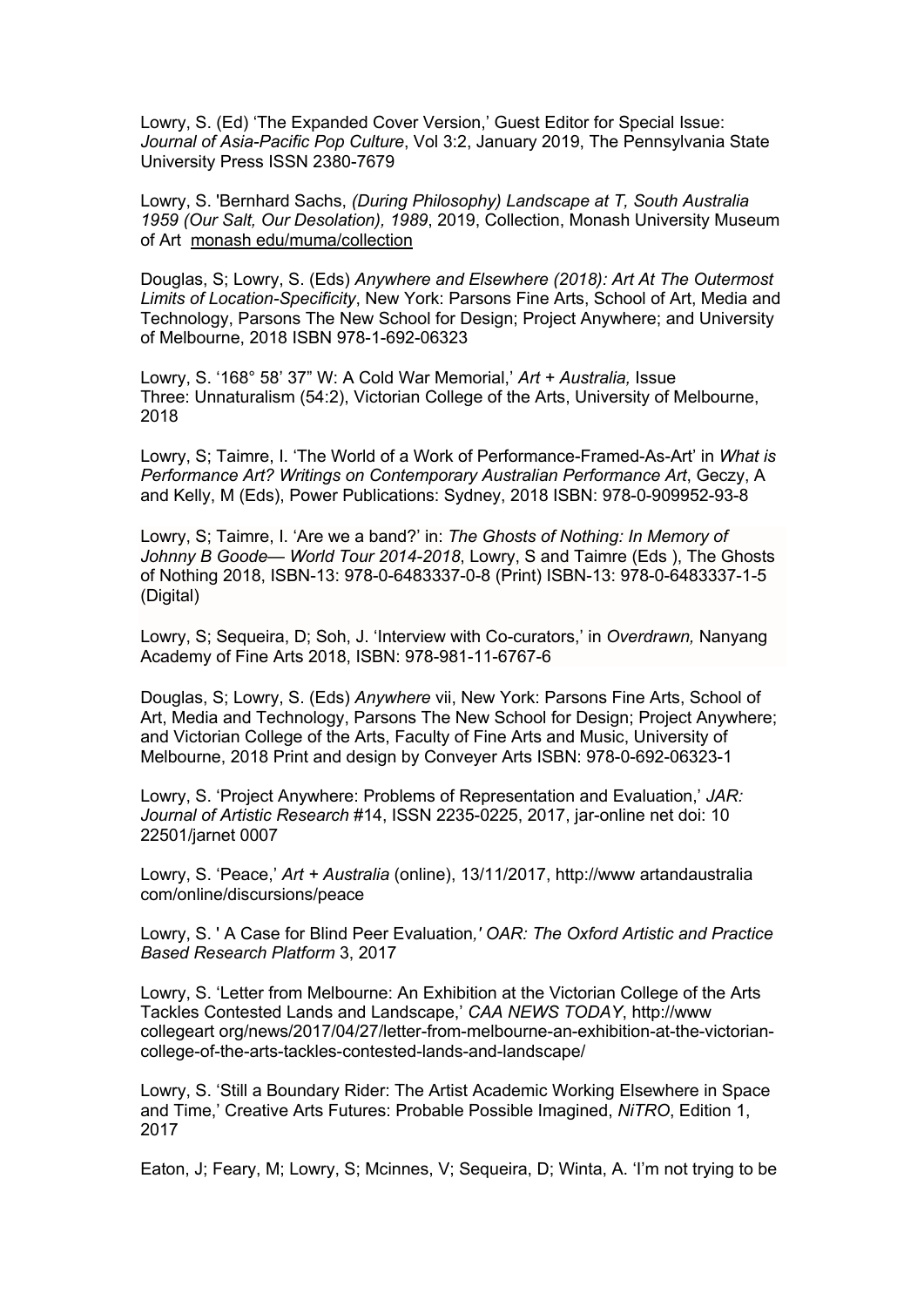difficult; it just comes naturally: thinking about the art school and the gallery,' in *Art 150: 2017 VCA Art Graduate Catalogue*, University of Melbourne, Australia

Lowry, S. 'Paratext and the world of a work in public space: Eisenbach and Mansur's Placeholders,*' Unlikely: Journal for Creative Arts*, Issue 2: Fieldwork (Bunt, B and Lucas, I, Eds), Unlikely Publishing, La Trobe University and Victorian College of the Arts and Melbourne Conservatorium of Music, University of Melbourne, ISSN 2205- 0027, November 2016

Douglas, S; Lowry, S. (Eds) *Anywhere and Elsewhere: Art At The Outermost Limits of Location-Specificity*, New York: Parsons Fine Arts, School of Art, Media and Technology, Parsons The New School for Design; Project Anywhere; and University of Newcastle, 2016 Print and design by Conveyer Arts, ISBN 978-1-68418-636-5

Lowry, S; Titmarsh, M; Warner, G. 'colourspacetimesound,' in Ochromosonico, *OchrOmOchrOnOtOpOsOnicO*, December 9 - 17, 2016, UTS Gallery, University of Technology, Sydney, NSW, Australia ISBN: 978-0-9871483-7-7

Lowry, S. 'Relatively Serious Play,' in *Su Baker: Sustained Sensation,* Nicholas Thompson Gallery, 2016, ISBN: 978-0-9953510-0-4 Reprinted in: Art+, *Art Guide Australia*, http://artguide com au/art-plus/su-baker-sustained-sensation

Lowry, S. 'Ghosted Forms,' in: *Erasure: The Spectre of Cultural Memory* Buckley B and Conomos J (Eds), Oxfordshire: Libri Publishing Ltd, 2015

Lowry, S. 'Project Anywhere: The Challenge of Validating, Exhibiting and Disseminating Art and Research at the Outermost Limits of Location-Specificity,' *Muséologies: Les cahiers d'études supérieures*, vol 8 n° 1, 2015

Lowry, S. 'Christian Thompson,' *Bomb – Artists in Conversation*, No 131, New Arts Publications, Inc Brooklyn, NY, Spring 2015, ISSN 0743-3204, pp 150-151

Douglas, S; Lowry, S. (Eds), *Anywhere* v1, New York: Parsons Fine Arts, School of Art, Media and Technology, Parsons The New School for Design; Project Anywhere; and University of Newcastle, 2015 Print and design by Conveyer Arts, ISBN 978-0- 692-32297-0

Lowry, S. 'The Twilight Girls: The Dead Sea,' *The Australasian Journal of Popular Culture*, Volume 4, Issue 2, 2015 published by Intellect Books, ISSN: 20455852 | Online ISSN: 20455860

Lowry, S. 'Something Else About Nothing: Blankness As Medium,' Catalogue essay for: '\_\_\_\_\_,' April 10 – May 16, 2015, Margaret Lawrence Gallery, 40 Dodds St, Southbank, Melbourne, Victoria, Australia, ISBN 978-0-9924589-5-9, 2015

Lowry, S. 'Strategies for Artists Becoming Writers,' in: *Doctoral Writing in the Creative and Performing Arts: The Researcher/Practitioner Nexus* (Paltridge B, Starfield S and Ravelli L, Eds), Oxfordshire: Libri Publishing Ltd, 2014

Douglas, S; Lowry, S. (Eds ) *Art and Research At The Outermost Limits of Location-Specificity*, New York: Parsons Fine Arts, School of Art, Media and Technology, Parsons The New School for Design; Project Anywhere; and University of Newcastle, 2014 Print and design by Conveyer Arts, ISBN 978-0-692-32296-3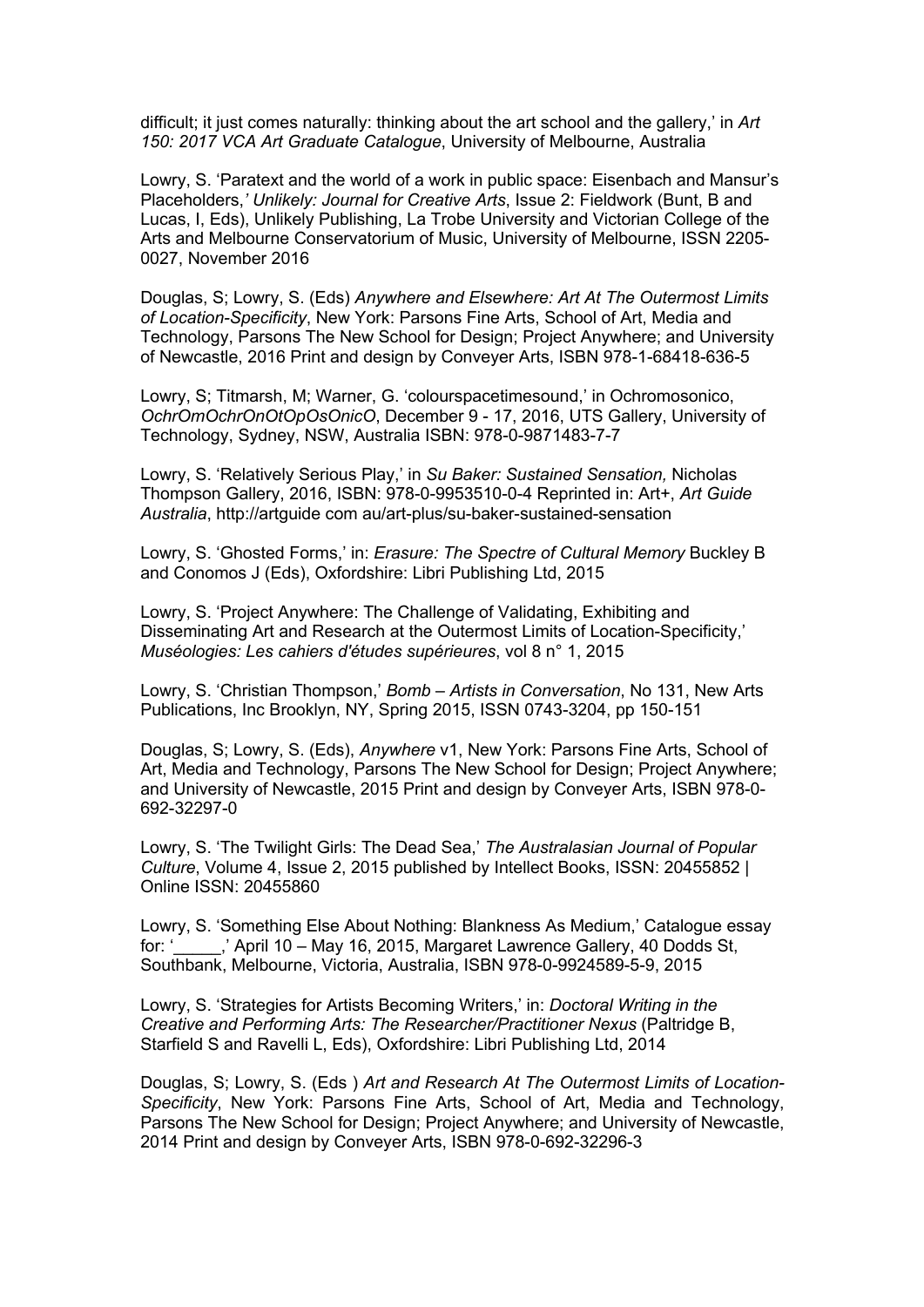De Freitas, N; Lowry, S. 'Project Anywhere: Art, Peer Review and Alternative Approaches to Validation at the Outermost Limits of Location-Specificity,' *Artleaks Gazette* No 2, June 2014, p 111 – 123

Lowry, S. 'Are We There Yet?' in: Shorter M *Tino La Bamba and the Quixotic Antipodean Odyssey,* Lismore, NSW: Lismore Regional Gallery, ISBN 9780957931251, 2014

Lowry, S. 'Hayley Megan French: new paintings,' catalogue essay for: *See where it drifts*, 28 May - 22 June 2014, MOP Projects exhibition hosted by Galerie pompom, Sydney, Australia

Lowry, S. 'Extended Instance: The Asynchronous Interview,' in: Honi Ryan, *Instance: An Exhibition of Recent Works and Performances*, Hedonics Creative, March 2014, ISBN- 978-0-9924376-0-2, 2014

Lowry, S. 'Inventions Are Networks: Fostering the Liminal Play of Ideas,' in: Buckley B, Conomos J and Dong A (Eds) *Ecologies of Invention*, Sydney: Sydney University Press, 2013

Lowry, S; McKinnon, J. 'Embracing Failure Though Performative Pedagogy: A Report From The Margins,' *Performance Research* 17 1, ISSN 1352-8156 print/1469-9990, 2012, pp 47-50

Lowry, S. 'The Electro-Readymade: Copyright and Freedom in the Twenty First Century,' *Column* No 9, May 2012, Artspace Visual Arts Centre Ltd, ISSN 1835- 3487, 2012

Brodyk, B; Lowry, S; Loveday T; Shorter, M; Titmarsh, M. **'**Re-Extended Painting,' January 25, 2012, ISBN 978-0-9871483-3-9, 2012

Lowry, S. ʻSounds Like Contemporary Art,' *Column* No 6, Artspace Visual Arts Centre Ltd, ISSN 1835-3487, 2010, pp 6-14

Lowry, S. 'Experiencing Ideas: Contemporary Art in the Academy,' *Broadsheet: Contemporary Art +Culture*, Vol 39, No 3, 2010, pp 214 -216

Lowry, S. ʻBeautifully Unresolved: *After* the Aesthetic/Anti-Aesthetic Dialectic,' *Column* No 3, Artspace Visual Arts Centre Ltd, ISSN 1835-3487, 2009, pp 6-12

Lowry, S. ʻIn-between the Moving Image,' *Senses of Cinema* #51, Melbourne, 2009

Lowry, S. ʻMonuments to Heroic Failure,' *Broadsheet: Contemporary Art +Culture*, Vol 37, No 3, 2008, pp 200-203

Lowry, S. ʻAlien Jukebox: Wade Marynowsky's Autonomous Improvisation v 1,' *Column* No 1, Artspace Visual Arts Centre Ltd, ISSN 1835-3487, 2008, pp 113-118

Lowry, S. ʻAvatars, Tall-Poppies and Non-Places,' *Broadsheet: Contemporary Art +Culture*, Vol 36, No 4, 2007, pp 244-247

Lowry, S. ʻPhilip Brophy: Dissonant Juxtaposition and Poetic Estrangement, *Broadsheet: Contemporary Art + Culture*, Vol 36, No 1, 2007, pp 48-51

Lowry, S. ʻGhostly Familiarities: The Concealment of Strategic Appropriation in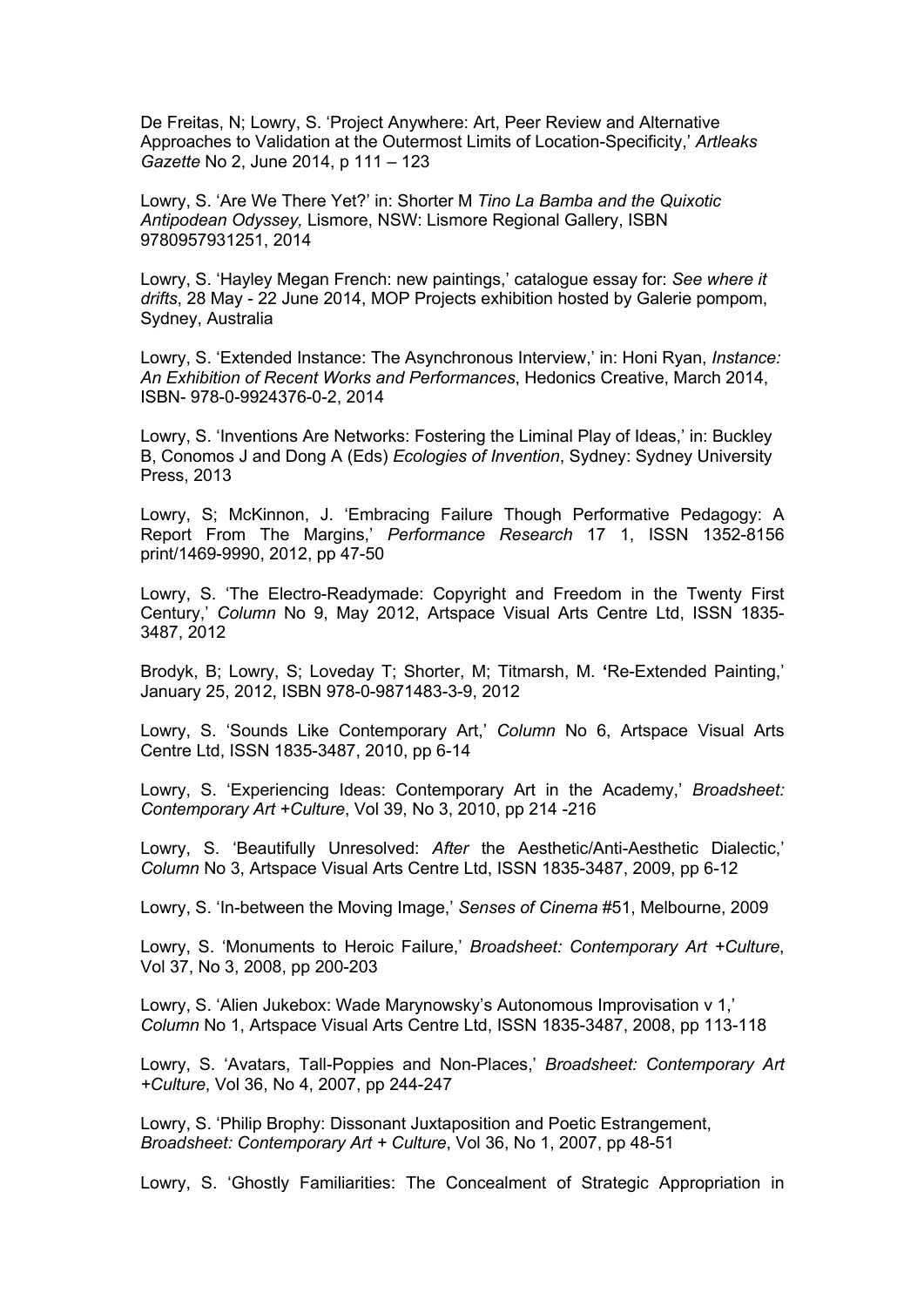Contemporary Production Methodologies,' ACUADS, 2006

Lowry, S. ʻGhostly Familiarities, *Broadsheet: Contemporary Art +Culture*, Vol 35, No 2, 2006, pp 116- 119

Lowry, S. 'Interesting Times,' *Broadsheet: Contemporary Art + Culture*, Vol 34, No 4, 2005, p 249

Lowry, S. ʻThe Agnostic Model,' *Broadsheet: Contemporary Art +Culture*, Vol 34, No 3, 2005, pp 162-165

Lowry, S. *The Agnostic Model*, self-published, ISBN 0-646-44288-0, Sydney, 2004

#### *SOLO EXHIBITIONS*

The Ghosts of Nothing (aka Lowry, S; Taimre, I), *Sounds of Unridden Waves*, 6 May to 18 June 2022, project8, Melbourne, Australia

The Ghosts of Nothing (aka Lowry, S; Taimre, I), *The Ghosts of Nothing: In Memory of Johnny B Goode— World Tour 2014-2018*, 7 July to 19 August 2018, The Lock-Up, Newcastle, Australia

The Ghosts of Nothing (aka Lowry, S; Taimre, I), *Three Scenes from In Memory of Johnny B Goode: World Tour (2014–2017) (AUS) featuring Laura Purcell*, Thursday 18 January –Sunday 25 February 2018, Contemporary Art Tasmania (presented by Mofo), Hobart, Australia

Ochromosonico (aka Lowry, S; Titmarsh, M and Warner, G), *OchrOmOchrOnOtOpOsOnicO*, December 9 - 17, 2016, UTS Gallery, University of Technology, Sydney, Australia Catalogue: 'colourspacetimesound,' ISBN: 978-0-9871483-7-7

The Ghosts of Nothing (aka Lowry, S; Taimre, I) *Johnny on Ice*, November 19– December 20, 2016, Plato's Cave at EIDIA House, Brooklyn, NY, USA

Lowry, S. *One and Three Americas*, October 3 – 31, 2014, Plato's Cave at EIDIA House, Brooklyn, NY, USA

Lowry, S. *One and Three United States*, December 3, 2014, Kibel Gallery, University of Maryland, School of Architecture, Planning and Preservation, College Park, USA

Lowry, S. *One and Three Tasmanias*, April 28 – May 5, 2014, Plimsoll Gallery, Tasmanian College of the Arts**,** University of Tasmania, Hunter Street, Hobart, Australia

Lowry, S. *Cold War Memorial* (thought projection over Bering Strait 168°58'37'W), 2013 – present)

Published in *Art and Research At The Outermost Limits of Location-Specificity*, Parsons The New School for Design, New York NY, 2014 USA ISBN 978-0-692-32296-3

Lowry, S. *'*---- – *(::: :)*,' September 12 – October 1, 2011, Eastern Bloc, Rozelle, Australia

Lowry, S. *Lapdancer2: A Collection of Popular Songs Reinterpreted Within the*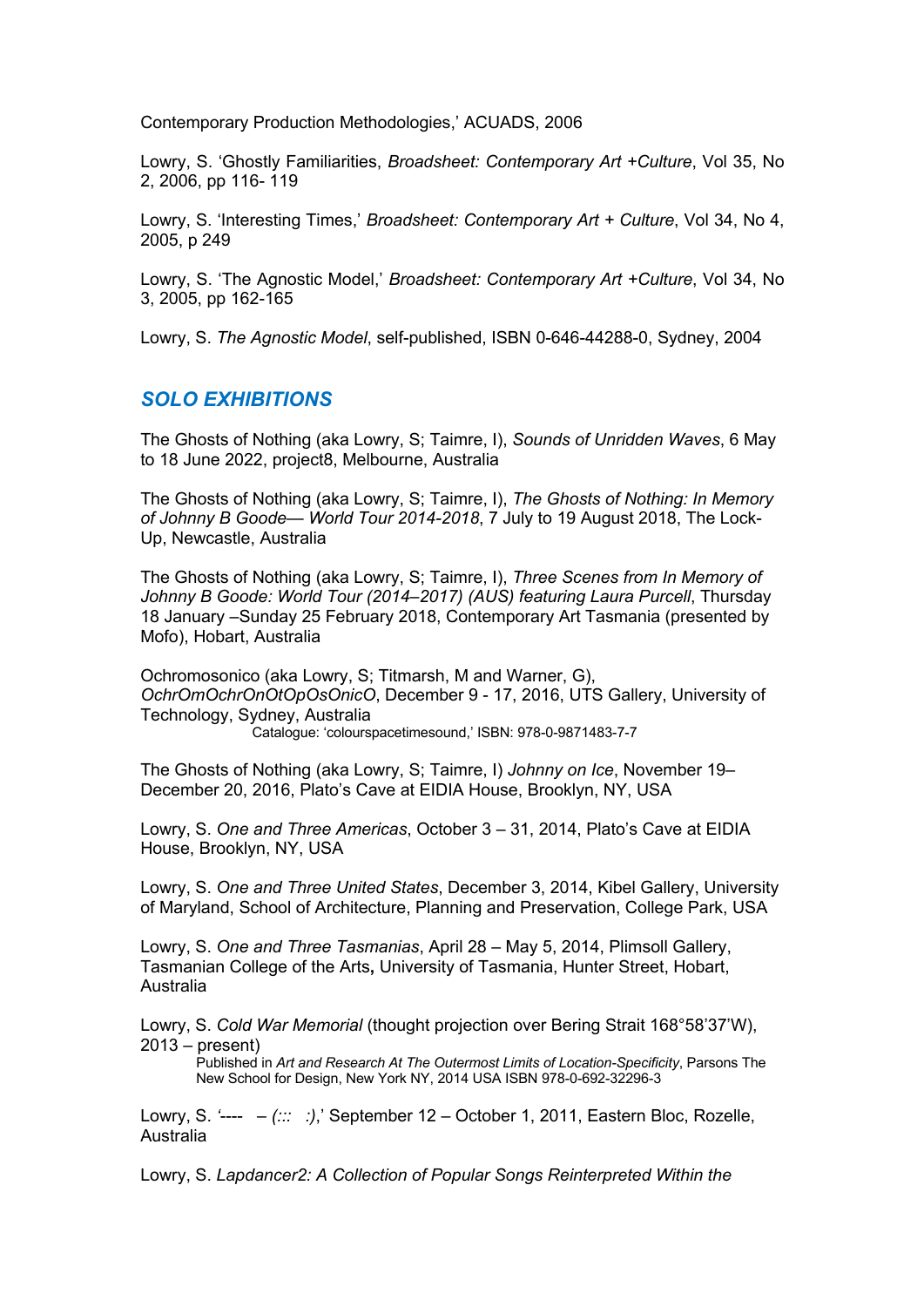*Moving Image*, March 19 – April 5, 2009, MOP Projects, 2/39 Abercrombie St, Chippendale, Australia Review: Tracey Clement, 'Video Wits,' *The Sydney Morning Herald*, Metro, April 3, 2009, p 21

Lowry, S. *Lapdancer*, August 13 – September 9, 2008, The LAB, San Francisco, CA,

Lowry, S. *Real False Hope*, August 25–September 10, 2005, Phatspace, Sydney, Australia

Lowry, S. *The After-Party*, March 18–7, 2004, Rocketart, Newcastle, Australia

Lowry, S. *The After-Party*, November 13–December 4, 2003, Phatspace, Sydney, Australia

Lowry, S. *The After-Party,* March 13 - 28, 2003, Galleries 1 and 2, Sydney College of the Arts, University of Sydney, Australia

Lowry, S. *Uncertain References*, April 11–21, 2001, First Draft, Sydney, Australia

### *GROUP EXHIBITIONS*

USA

The Ghosts of Nothing (aka Lowry, S; Taimre, I), "SCHEMATA for Moment 25- "Cyanic" from Sounds of Unridden Waves" in A*ll\_Go\_Rhythm\_\_\_this is a free* concert, curated by Dirk Lebahn & Stefan Römer, September 25 — October 30, 2021, Galerie oqbo, Brunnenstraße 63, 13355 Berlin, Germany.

Lowry S; Danilova, I. '59 questions about Project 59,' in *Celebrating 25 Years of Project 59I,* Bronx River Art Center*,* Bronx, NY*,* January 12, 2020 - March 11, 2020

Lowry, S. 'Jimee BS Balking v1,'in *Artists for Fire Relief Exhibition*, Margaret Lawrence Gallery, 30 January –February 1, 2020, Victorian College of the Arts, Faculty of Fine Arts and Music, University of Melbourne, Australia

The Ghosts of Nothing (aka Lowry, S; Taimre, I) feat Albert Falzon 'Stills from The Breakers: Sounds of Unridden Waves,' in: *All the Rivers Run*, curated by Simone Douglas, October 2019 – March 2020, Monash Room, The Australian Consulate, New York, NY, USA

The Ghosts of Nothing (aka Lowry, S; Taimre, I) feat Albert Falzon 'Stills from The Breakers: Sounds of Unridden Waves, in: *At the Edge of the Universe*, curated by Simone Douglas 19 -25 September 2019, 2019, Pingyao International Photography Festival, Pingyao, China

Winner: "Foreign Photographer Award, 2019 Pingyao International Photography Festival"

Lowry, S. 'Untitled (after Lindy Lee), in *PHOTOSTATS Redux*, curated by Masato Takasaka and David Attwood, 9th September – 2nd October, George Paton Gallery Project Spaces, University of Melbourne, Australia

Lowry, S. 'Jimee BS Balking,' *Blindside B-Side,* November 1 - 10, 2018, Blindside, Melbourne, Australia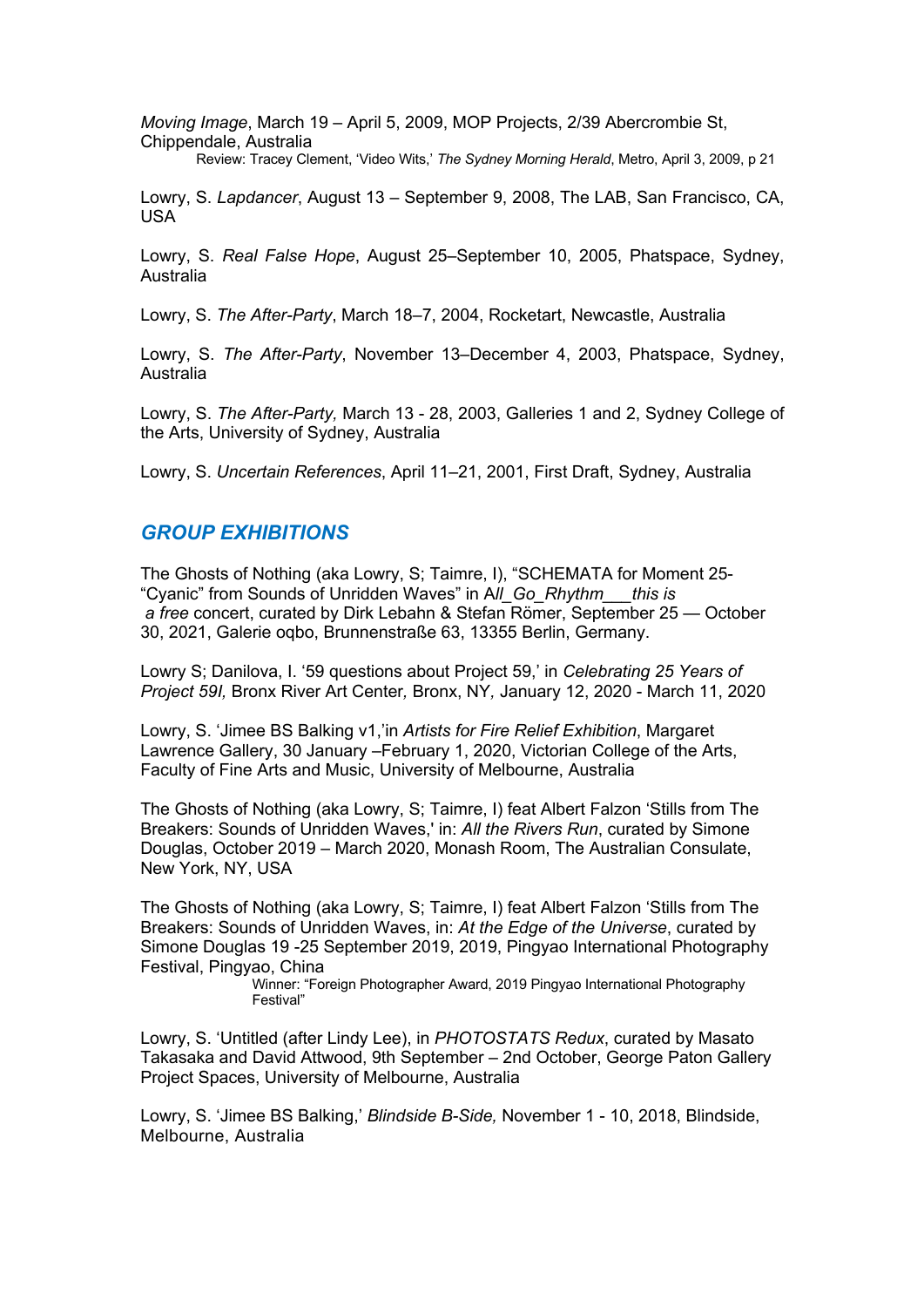Lowry, S. 'Untitled,' *The Aesthetics of Bureaucracy* (curated by Raafat Ishak), Victorian College of the Arts, Faculty of Fine Arts and Music, University of Melbourne, Australia

Lowry, S; Titmarsh, M and Warner, G. *Ochromosonico: This Hive Mind*, 6 August – 20 September 2018, SEA (S) FORUM 2018, Ionion Center for the Arts and Culture, Metaxata, Island Kefalonia, Greece<br>Winner: 1<sup>st</sup> Prize SEA(S)Institutional Grant for residency and exhibition in Kefalonia

Lowry, S. 'Ghosted Disco 2,' *Disco Infirmo 2* (curated by Jane Polkinghorne), 6 June -23, 2018, Trocadero, Melbourne, Australia

Lowry, S. 'One and Three Americas,' *Assholes,* April 5 – April 28, 2018, Plato's Cave at EIDIA House, Brooklyn, NY, USA

Lowry, S. 'COCK,' *Zombie Painting* (Sean Lowry, Andre Brodyk, Tom Loveday, Mark Shorter and Mark Titmarsh), March 22 – April 18, 2018, Stacks Projects, Sydney, Australia

Lowry, S. 'Kraken,' in *Double Blind* (curated by Georgia Banks and Nick Waddell), February 2-8, 2018, Testing Grounds, Melbourne, Australia

The Ghosts of Nothing (aka Lowry, S; Taimre, I) '30 x 30 – In Memory of Johnny B Goode, Version B 2, 2017,' in *Raygun Projects Retroactive (2011-2017)*, December 1, 2017 – February 1, 2018, Raygun Projects, Toowoomba, Australia

Lowry, S. 'Untitled,' *9x5*, Friday 16 June – Sunday 25 June 2017, Margaret Lawrence Gallery, Victorian College of the Arts, Melbourne, Australia

Lowry S. 'Ghosted Book I,' *Künstlerbücher für Alles (Artists' Books for Everything)*: *An Exhibition of the Centre for Artists´ Publications*, June 3 – August 6, 2017, Centre for Artists´ Publications, Weserburg, Teerhof 20 28199, Bremen, Germany

See: *Artists' Books for Everything / Künstlerbücher für Alles* Ed: Anne Thurmann-Jajes, Centre for Artists' Publications Bremen: Centre for Artists' Publications, Weserburg Museum of Modern Art, 2019 ISBN: 978-3-946059-14-1

Lowry, S. 'Ghosted Disco,' *Disco Infirmo* (curated by Jane Polkinghorne), 10-24 February, 2017, Airspace Projects, Sydney, Australia

Lowry, S. 'Australia,' *Bureau for the Organisation of Origins (BOO)*, January 26 – February 11, 2017, Blindside, Melbourne, Australia

Lowry, S. 'Secret Poem (after Mel),' 2017, *Puppet Presidents(s) & Power* (Poetry Exhibition), January 15 – February 3, 2017, Plato's Cave at EIDIA House, Brooklyn, NY, USA

Lowry, S. 'Ghosted Homes,' *Home* (curated by Simone Douglas), Auckland Festival of Photography, June 2 – 24, 2016, Auckland, New Zealand

Lowry, S. 'Ghosted Book,' *Inappropriate Appropriate Ideas,* The Curated Shelf (curated by Cath Robinson, Sarah Ryan and Kylie Johnson), June 6, 2016, 25 Corby Avenue, West Hobart, Tasmania, Australia

Lowry, S. 'Jimee BS Balking', *Your Mind is Your Garden* (curated by Michael Goldberg), May 1 - June 2, 2016, *Ex Libris Fisherarium*, Fisher Library, University of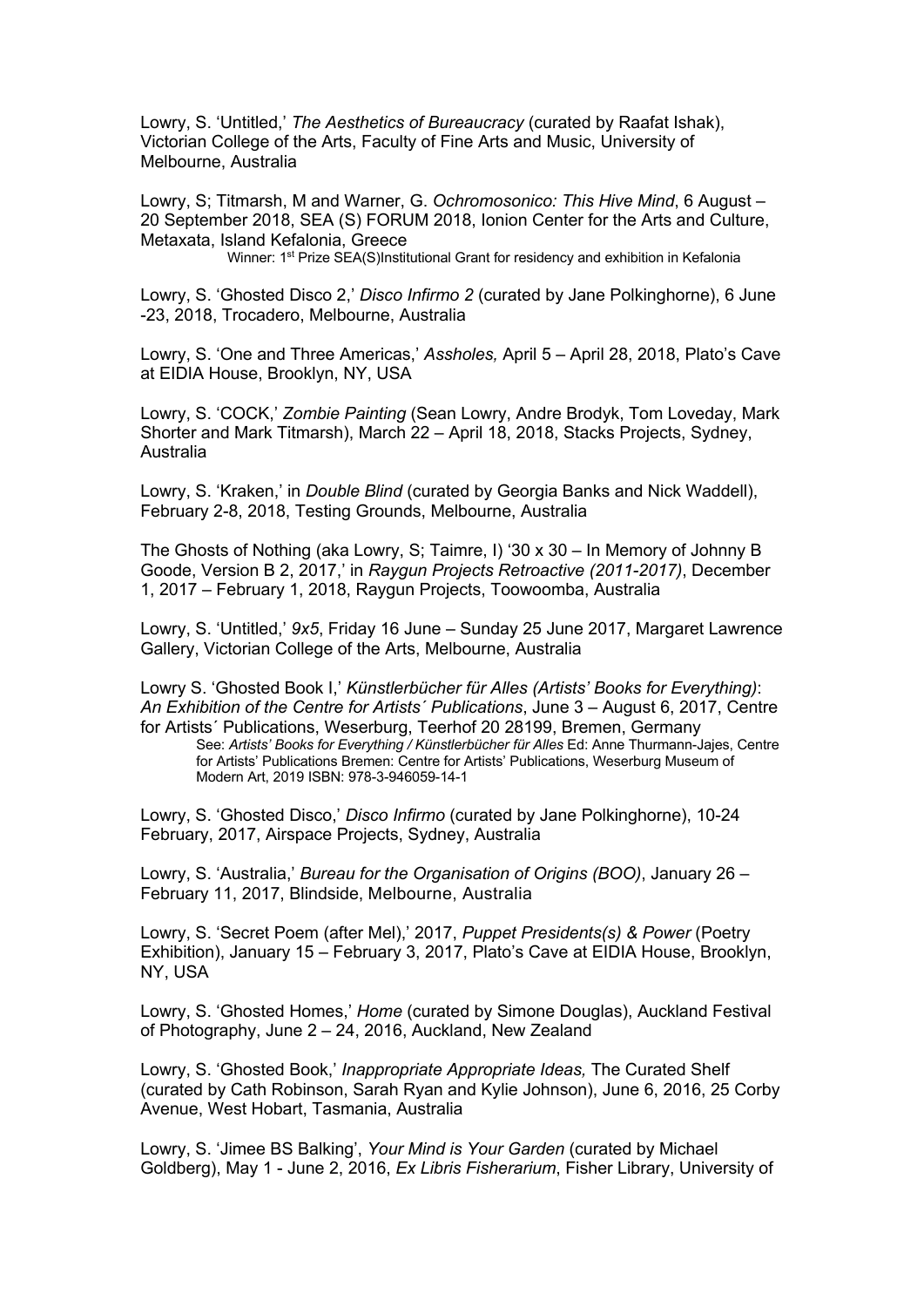Sydney, Australia

Lowry, S. '*One and Three Americas* (Special Editions),' EIDIA House Plato's Cave Special Editions, December 11, 2015 – January 16, 2016, presented by The FARM, Toledo, OH, USA

The Ghosts of Nothing (aka Lowry, S; Taimre, I) 'In Memory Of Johnny B Goode', *Virtually Pop Exhibition* (peer-reviewed exhibition aligned with the 2015 POPCAANZ Conference), June 29 – July 1, 2015, Massey University Campus, Wellington, New **Zealand** 

Lowry, S. 'All Known Space Outside This Box (Not Including That Which Is Imagined,' \_\_\_\_\_, exhibition and catalogue ISBN 978-0-9924589-5-9, April 10 – May 16, 2015, Margaret Lawrence Gallery, Melbourne, Australia

Lowry, S. 'Lawnmower,' *Some Rooms*, November 3, 2013, Marrickville Garage, NSW, Australia

Lowry, S. 'UNAUSTRALIA,' *Look This Way* (curated by Alex Gawronski), March 5– April 5, 2013, UTS Gallery, Level 4, UTS Building 6, Peter Johnson Building, 702 Harris St, Ultimo, NSW, Australia Catalogue ISBN: 978-0-9874811-0-8

Lowry, S. 'Untitled,' *Space Trash @ TINA* and *Sound Summit, 2012* September 27 - 30, 2012**,** Newcastle, Australia

Lowry, S. *Lapdancer2*, February 5, 2012, St Jerome's Laneway Festival, Sydney College of the Arts, Sydney, Australia

Lowry, S. 'Silent Republic,' *Re-Extended Painting* (Sean Lowry, Andre Brodyk, Tom Loveday, Mark Shorter, and Mark Titmarsh), January 25 – February 12, 2012, MOP Projects, Sydney, Australia Catalogue ISBN 978-0-9871483-3-9

Lowry, S. 'Untitled,' *Chain Letter* (curated by Christian Cummins/Doug Harvey), July 22 – August 25, 2011**,** Shoshana Wayne Gallery, Santa Monica, CA, USA

Lowry, S. 'Bring the Noise,' *Black is the Colour* (curated by Max Dingle), April 2 – May 26, 2010, Shoalhaven City Arts Centre, Australia

Lowry, S. *Lapdancer*, *In Temperance* (curated by Mark Titmarsh), February 16, 2010, Temperance Lane, Sydney, Australia

Lowry, S. 'Ghosted Logos,' *Current and Recent PhD Students from Sydney College of the Arts* (group exhibition curated by Brad Buckley), October 16–27, 2007, Anna Leonowens Gallery, 1891 Granville St, Halifax, Nova Scotia, Canada Also exhibited: February 24 - March 7, 2008, Gales Gallery and Special Project Space, Goldfarb Centre for Fine Arts, York University, Toronto, Canada

Lowry, S. Redlands Westpac Art-Prize, May 3 – August 2, 2005, Sydney Australia

Lowry, S. 'Stolen Art,' *Suspended Sentence* (curated by Matthys Gerber), January 15–27 1991, Jan Taylor Galleries, Sydney, Australia

*FILM*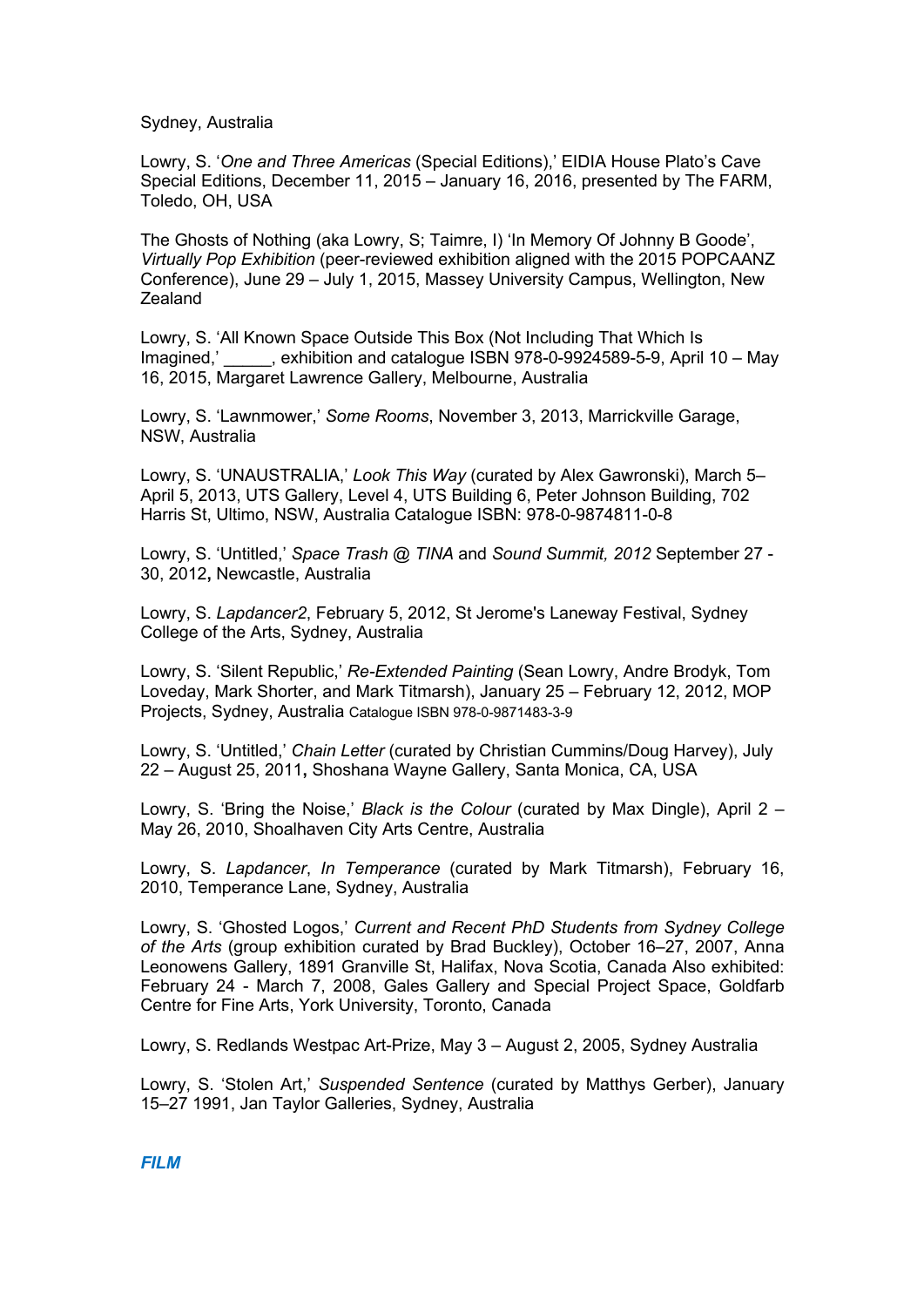The Ghosts of Nothing (aka Lowry, S; Taimre, I), *Sounds of Unridden Waves* (2021) 76 min. Produced and created by The Ghosts of Nothing. Original soundtrack by The Ghosts of Nothing. Video editing, remix, abstractions and animations: Ilmar Taimre. Audio mixing and sound design: Sean Lowry. Filmed on location in Australia, Bali, Fiji, Hawaii, Iceland, Ireland, Portugal, Tahiti. Principal cinematographers: Greg Huglin (5K); Simone Douglas (HD). Additional cinematographers Ashley Beer, Albert Falzon, Ishka Folkwell, Jon Frank, Phillip George, Nathan Henshaw, Nathan Oldfield, Monty Webber

- *Project8*, 6 May to 18 June 2022, Melbourne, Australia
- *All\_Go\_Rhythm\_\_\_this is a free concert*, curated by Dirk Lebahn and Stefan Römer, October 3, 2021, Galerie oqbo, Brunnenstraße 63, 13355 Berlin
- Finalist: 22nd season of World Film Carnival Singapore (WFCS), 2022
- Selection: The IndieFEST Film Awards, La Jolla, CA 92039
- Merit: Nature Without Borders International Film Festival, Winter 2022

### *PERFORMANCES*

The Ghosts of Nothing (aka Lowry, S; Taimre, I), *Johnny's Departure* (feat Laura Purcell and Zackari Watt as part of *The Ghosts of Nothing: In Memory of Johnny B Goode— World Tour 2014-2018*), 7 July 2018, The Lock-Up, Newcastle, Australia Documentation at: https://youtu be/iaWmzozO4KQ

The Ghosts of Nothing (aka Lowry, S; Taimre, I) *Suicide* (feat Laura Purcell), 18 November 2017, The Tench, Hobart, Australia *—* as part of *In Memory of Johnny B Goode – World Tour of Abandoned Gaol-Houses 2017* (see*: Mousse #55*, Milan, Italy, *October-*November 2016) Documentation at: https://youtu be/hBHB4uJu35M

The Ghosts of Nothing (aka Lowry, S; Taimre, I) *Black Butterflies* (feat Laura Purcell), 18 November 2017, The Tench, Hobart, Australia *—* as part of *In Memory of Johnny B Goode – World Tour of Abandoned Gaol-Houses 2017* (see: *Mousse* #55 *Magazine*, Milan, Italy, *October-*November 2016) Documentation at: https://youtu be/Tw2RadNyNVA

The Ghosts of Nothing (aka Lowry, S; Taimre, I) Absinthe (feat Zoë Tuffin), 22 July, 2017, Boggo Road Gaol, Brisbane, QLD, Australia — as part of In Memory of Johnny B Goode – World Tour of Abandoned Gaol-Houses 2017 (see*: Mousse #55,* Milan, Italy, October-November, 2016) Documentation at: *https://www youtube com/watch?v=AlQ3N5rN0lw&feature=youtu be*

The Ghosts of Nothing (aka Lowry, S; Taimre, I) *Johnny Robber* (feat Zackari Watt), May 6, 2017, hosted by The Lock-Up, 90 Hunter St, Newcastle, Australia — as part of *In Memory of Johnny B Goode – World Tour of Abandoned Gaol-Houses 2017*  (see: *Mousse #55,* Milan, Italy, October-November 2016) Documentation at: https://www youtube com/watch?v=fzhbsFdvB4Y&feature=youtu be

The Ghosts of Nothing (aka Lowry, S; Taimre, I) *Johnny on Ice* (feat Frank J Miles), offsite project hosted by Plato's Cave at EIDIA House, 14 Dunham Place, Brooklyn, NY 11249, USA on November 12, 2016 on the Trail Connector to the Appalachian Trail, Salisbury, Connecticut, USA —as part of *In Memory of Johnny B Goode – World Tour Of Remote Wildernesses 2015/2016* (see: *Mousse #51,* Milan, Italy #51, 2015) Documentation at: https://www youtube com/watch?v=uE99PmlJmM4

The Ghosts of Nothing (aka Lowry, S; Taimre, I) *Children of the Moon* (feat Coleman Grehan), September 3, 2016, offsite project hosted by Raygun Projects at Tabletop Mountain (summit), Toowoomba, Australia —as part of *In Memory of Johnny B*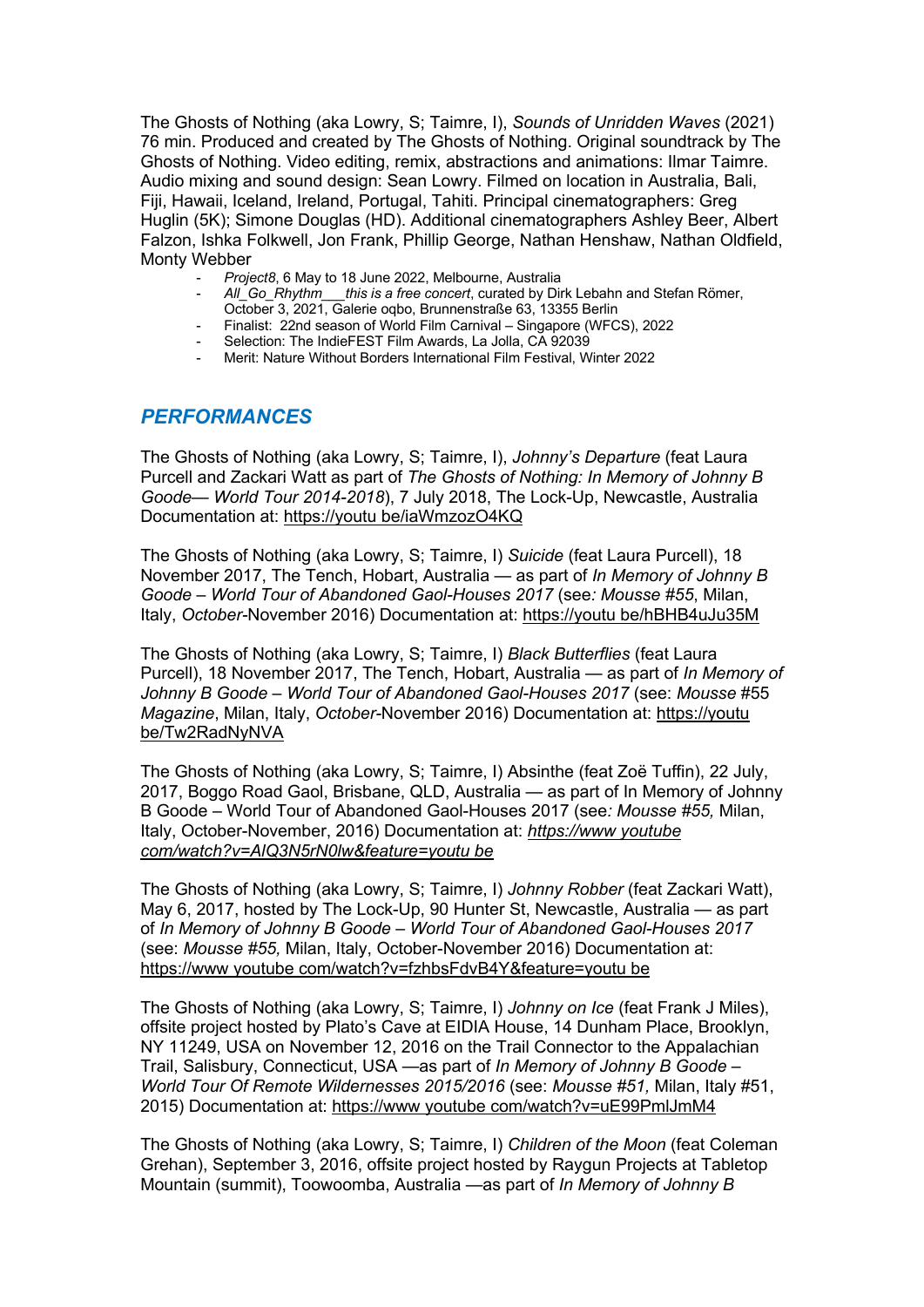*Goode – World Tour of Remote Wildernesses 2015/2016* (see: *Mousse #51,* Milan, Italy, 2015) Documentation at: https://youtu be/wiA8F65UuYw

The Ghosts of Nothing (aka Lowry, S; Taimre, I) *The Mirror* (feat Laura Purcell), March 19, 2016, offsite project presented by Contemporary Art Tasmania on Newhaven Track, Tarkine Wilderness, Meunna, Tasmania, Australia — as part of *In Memory of Johnny B Goode – World Tour of Remote Wildernesses 2015/2016* (see *Mousse #51,* Milan, Italy, December, 2015–January 2016) Documentation at: https://www youtube com/watch?v=Fa0ZyicelX8&feature=youtu be

The Ghosts of Nothing (aka Lowry, S; Taimre, I) *Intoxicated by the Moon* (feat Lee Devaney), August 31, 2015, between Tromsø & Lofoten, Norway — as part of *The Ghosts of Nothing: World Tour of Remote Wildernesses 2015-2016,* (see *Mousse #51,* Milan, Italy, December 2015–January 2016) Documentation at: https://www youtube com/watch?v=GyQnowsb5\_A&nohtml5=False

The Ghosts of Nothing (aka Lowry, S; Taimre, I) *Madonna of Hysterias* (feat Zoë Tuffin), April 25, 2015, Lofly Hangar, Brisbane, Australia—as part of *The Ghosts of Nothing World Tour of Abandoned Music Venues 2014/2015* (see: *Mousse #45,*  Milan, Italy, October–November 2014, p 261) Documentation at: https://www youtube com/watch?v=MkK2vy5V2Zw

The Ghosts of Nothing (aka Lowry, S; Taimre, I) *An Impossible Question* (feat Lyndall Johnston), April 18, 2015, (outside former) Star Hotel, 410 King St, Newcastle, Australia —as part of *The Ghosts of Nothing World Tour of Abandoned Music Venues 2014/2015* (see: *Mousse #45,* Milan, Italy, October–November 2014, p 261) Documentation at: https://www youtube com/watch?v=eiA6XVR2VmQ

The Ghosts of Nothing (aka Lowry, S; Taimre, I) *Betrayal* (feat Charles Famous), April 11, 2015, (outside former) Terminus Hotel, Pyrmont, Sydney, Australia —as part of *The Ghosts of Nothing World Tour of Abandoned Music Venues 2014/2015* (see: *Mousse #45,* Milan, Italy, October–November 2014, p 261) Documentation at: https://www youtube com/watch?v=Tw54Odj9H4&nohtml5=False

The Ghosts of Nothing (aka Lowry, S; Taimre, I) *This is Johnny* (feat Frank J Miles) December 6, 2014, (outside former CBGBs) 315 Bowery, Manhattan, NY, 10003, USA—as part of *The Ghosts of Nothing World Tour of Abandoned Music Venues 2014/2015* (see: *Mousse #*45*,* Milan, Italy, October–November 2014, p 261) Documentation:https://www.youtube.com/watch?v=mkDG4Ln\_ZRE&feature=youtu be

Lowry, S. *Dada Spastic: F\*\*\* You God!!! Strike me down if you dare!!!* (guerrilla droplifting détournement), May - July 1997 CDs placed amongst merchandise in Tower Records, HMV and other London retail locations containing return addressed cards later used to promote performance event *Spasm*, May - July 1997 at 18 Kentish Town Road (see: *Time Out*, London, June 25, 1997)

Lomas, D; Lowry S; and Allison, S. 'Great Apes' (various venues 1999 - 2001), Sydney Australia

Lomas, D; Lowry S; Allison, S. and Withers, C 'cellFish' (various venues in Sydney and Melbourne, March 1998 – April 1999), Australia

Lowry, S (feat Fonti, S) 'Dada Spastic,' April 2 & 9, 1997, WKD Café*,* 18 Kentish Town Road, London, NW1 9NX, UK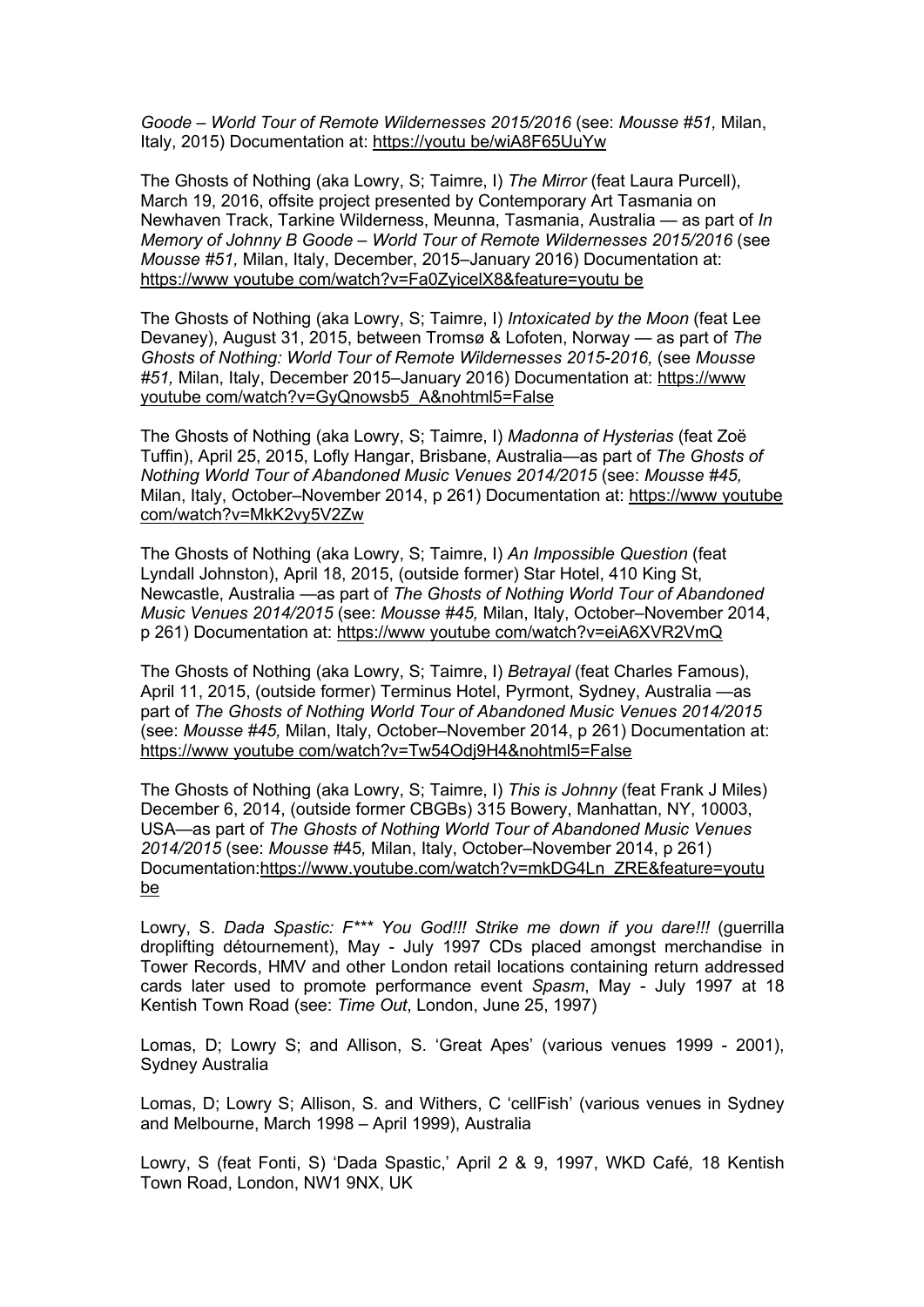King Prawn (aka Lowry, S Endusa, N and Turner, M) March 17, 1992, Cybernaught, Bayswater Rd, Kings Cross, NSW, Australia

Lowry, S. 'Defender,' March 21, 1989, Glebe Rowers Club, Glebe, NSW, Australia

King Prawn (aka Lowry, S Endusa, N and Turner, M) September 18, 1988, Labor Club, Bourke St, Surry Hills, NSW, Australia

King Prawn (aka Lowry, S Endusa, N and Turner, M) July 21, 1988, Phoenician Club*,*  Broadway, NSW, Australia

King Prawn (aka Lowry, S Endusa, N and Turner, M) June 10, 1988, Transport Club, Chippendale, NSW, Australia Review: Mueller, A 'King Prawn,' *On The Street*, June 29, 1988

#### *CONFERENCES AND SYMPOSIA*

Lowry, S. Panellist in: *All the World's Futures: Global Art and Art History In The Wake Of Covid-19*, March 4, 2021, The Smart Museum of Art, University of Chicago, USA

Lowry, S; Taimre, I. 'Sounds of Unridden Waves,' *Dark Eden - The Sixth International Conference on Transdisciplinary Imaging at the Intersections between Art, Science and Culture*, November 6 – 8 2020, Artspace, 43 – 51 Cowper Wharf Road, Woolloomooloo, NSW, Australia https://vimeo.com/637256085/3218ea2a0a Proceedings:https://figshare.com/authors/Dark\_Eden\_Transdisciplinary\_Imaging\_Conference\_ 2020/11303379

Douglas, S and Lowry, S. (Conveners), *Art Anywhere? 2020: Art at The Outermost Limits of Location-Specificity*, online symposium May 19-22, 2020, in conjunction with the Centre of Visual Arts, University of Melbourne and Parsons Fine Arts, School of Art, Media and Technology, Parsons The New School for Design, New York NY

See: https://www artanywhere net and http://www projectanywhere net/conference/#artanywhere20 Also featured on Art & Education Classroom: https://www artandeducation net/classroom/336148/art-anywhere-symposium-2020/

Donaldson, K; Laird; Lowry, S, and Shorter M. (Conveners), *WTF is Lecture Performance?* (in conjunction with the Centre of Visual Arts, University of Melbourne), August 23, 2019, Buxton Contemporary, Southbank, Melbourne, Australia

Lowry, S. (discussant) 'After the White Cube: Curatorial Adventures in the Virtual and Digital Worlds, and Beyond,' in Buckley, B and Conomos, J (Convenors) *Gatekeeping and Ethics in a Globalised Artworld*, (presented in conjunction with the Centre of Visual Arts, University of Melbourne), August 22-23, 2019, Southbank, Melbourne, Australia

Douglas, S and Lowry, S. (Conveners), *Art Anywhere? Art at The Outermost Limits of Location-Specificity*, Friday March 22, 2019 (presented in conjunction with the Centre of Visual Arts, University of Melbourne and Parsons Fine Arts, School of Art, Media and Technology, Parsons The New School for Design, New York NY, USA), Buxton Contemporary, Southbank, Melbourne, Australia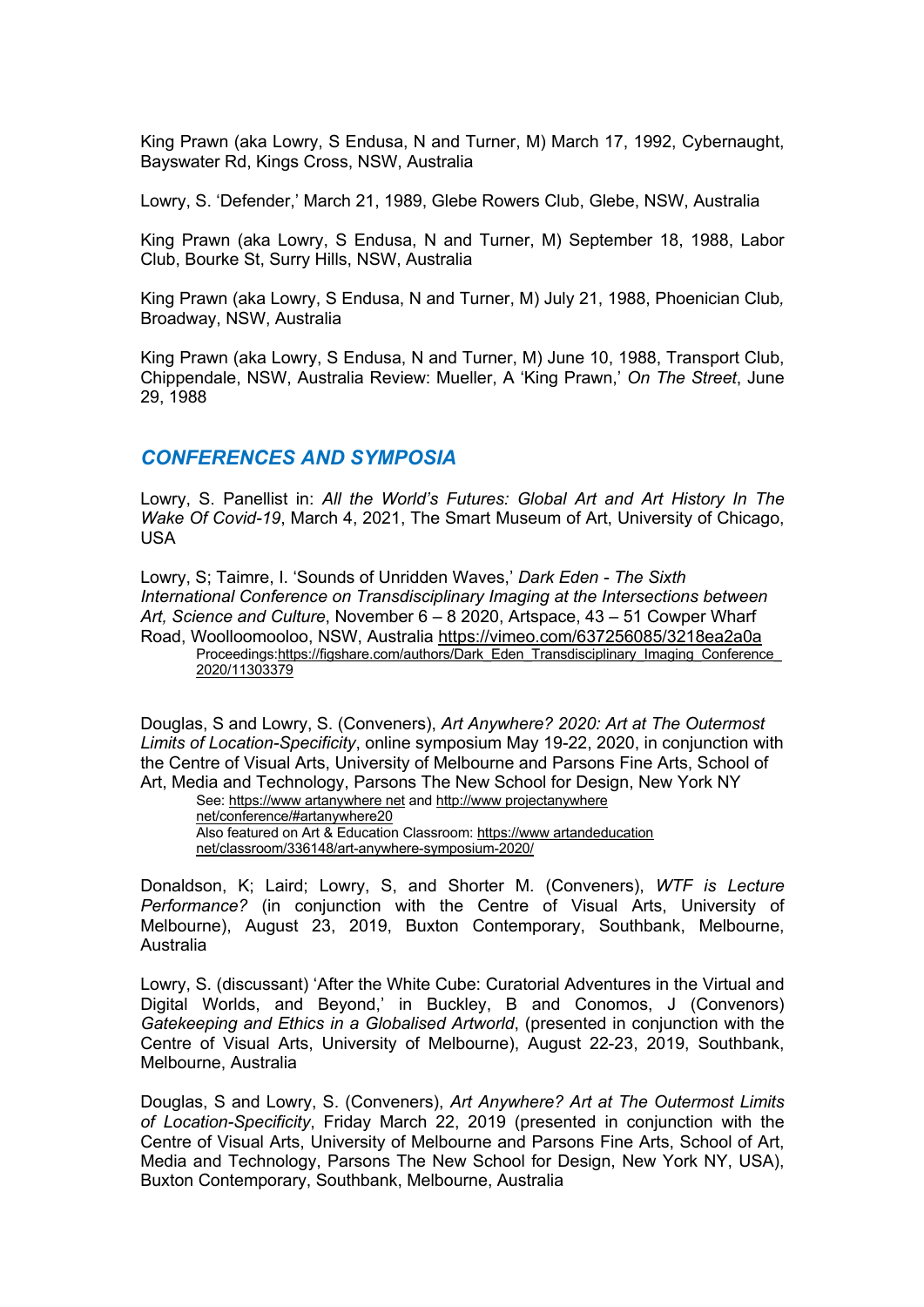Lowry, S. 'Project Anywhere: Representation and Evaluation Outside Traditional Exhibition Circuits,' Panel: Art as Active Agent: Democracy, Pluralism and the Production of Knowledge, *Aesthetics, Politics and Histories: The Social Context of Art*, 2018 AAANZ Conference, RMIT School of Art, Melbourne, Australia

Douglas, S and Lowry, S. (Conveners), *Anywhere and Elsewhere: Art at The Outermost Limits of Location-Specificity*, November 15 -16, 2018, Parsons Fine Arts, School of Art, Media and Technology, Parsons The New School for Design, New York NY, USA (presented in conjunction with the Centre of Visual Arts, University of Melbourne) Abstracts: ISBN 978-1-692-06323-1

Douglas, S and Lowry, S. 'Where is Art?' (Keynote), *Please Specify: Sharing Artistic Research Across Disciplines*, SAR International Conference on Artistic Research, 28 & 29 April 2017, Theatre Academy Haapaniemenkatu 6, Helsinki, Finland

Lowry, S and McMahon, J. (Conveners), *Some Artists and Philosophers Walked into a Room*, Tuesday July 11, 2017, Federation Hall, the Victorian College of the Arts, University of Melbourne, VIC, Australia

Douglas, S and Lowry, S. (Conveners), *Anywhere and Elsewhere: Art at The Outermost Limits of Location-Specificity*, November 17 -18, 2016, Parsons Fine Arts, School of Art, Media and Technology, Parsons The New School for Design, New York NY, USA

Hight, C; Lowry S; and Weaving, S. (Conveners), *What are the Creative Industries Anyway?* September 16, 2016, The Lock-Up, Newcastle, NSW, Australia

Lowry, S and McMahon, J. (Conveners), *Next to Nothing: Art as Performance A Meeting of Art and Philosophy In The Age Of Post-Dematerialisation*, September 26 - 27, 2015, The Lock-Up, Newcastle, NSW, Australia (See: McMahon, J et al "Between Philosophy and Art: A Collaboration at *The Lock*-*Up*, Newcastle," in *Australian Journal of Popular Culture*, Volume 5 Issue 2-3, September 2016)

Lowry, S and Taimre, I. 'Are we a band? Negotiating the Antipodean Extremities of Intermedial Expansion and Medium Specificity in Art, Music and Popular Culture,' *6th Annual PopCAANZ Conference*, 29 June – 1 July 2015, Massey University Campus, Wellington, New Zealand

Lowry, S. 'Transposable Understandings: Teaching Art Through Feminism,' *Take 2: Conversations in feminism and art,* Contemporary Art Tasmania Gallery, Friday 6 March 2015, Hobart Tasmania, Australia

Douglas, S and Lowry, S. (Conveners), *Art and Research at The Outermost Limits of Location-Specificity*, November 13 -14, 2014, The Lang Center, School of Art, Media, and Technology at Parsons The New School for Design, a division of The New School, New York NY, USA

De Freitas, N and Lowry, S. 'The Frontiers of Artistic Research: The Challenge of Critique, Peer Review and Validation at The Outermost Limits of Location-Specificity,' *Critique 2013*, 26 – 29 November 2013, The University of South Australia, Adelaide, Australia

Proceedings published at: http://www critique2013 com/home/Proceedings html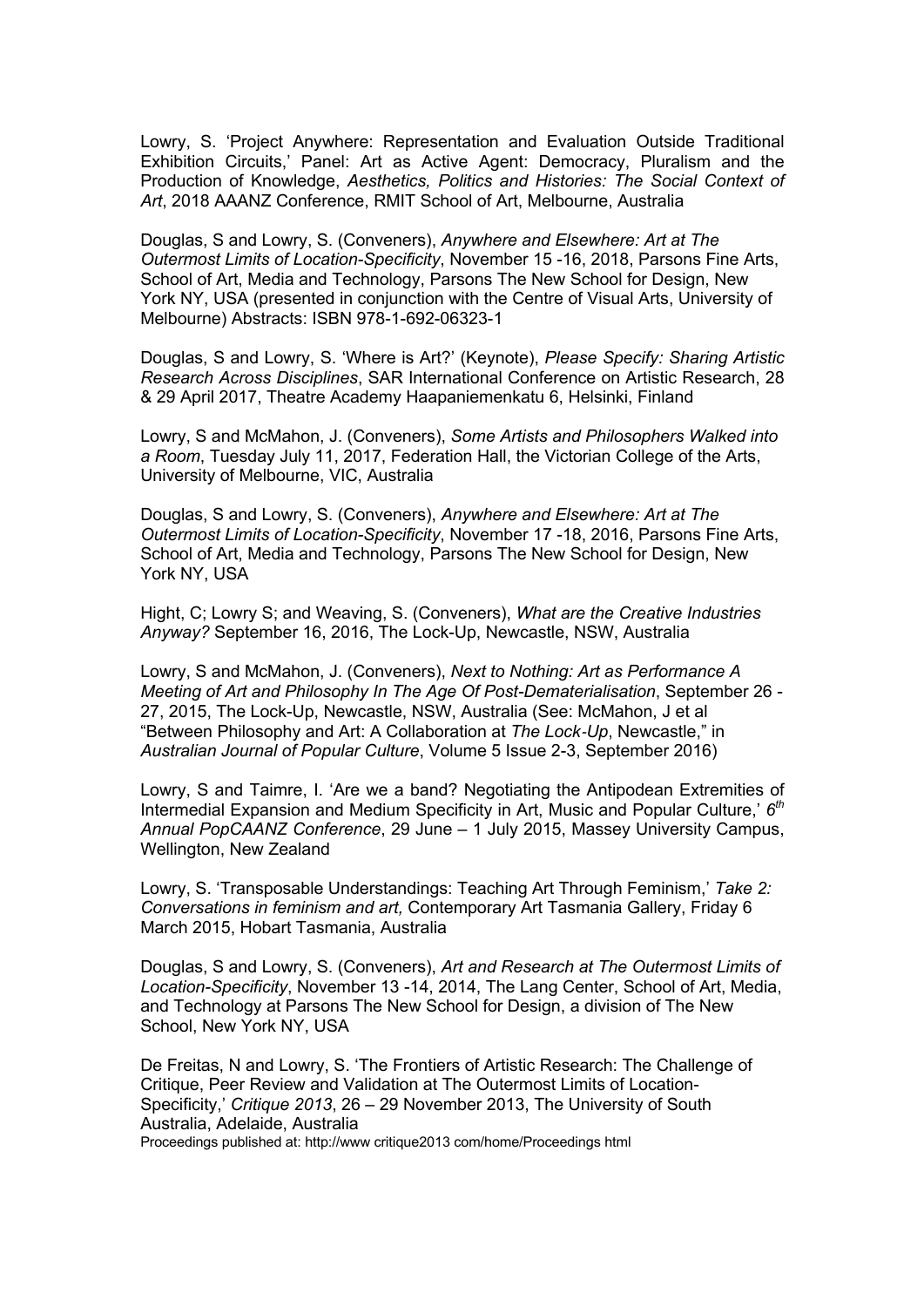Lowry, S. 'Contemporary Painting Re-Expanded: Overpainting,' *Together Apart*, Art Association of Australia & New Zealand (AAANZ) Annual Conference, July 12 - 13, 2012, The University of Sydney, Sydney, Australia

Lowry, S. 'Postgraduate Supervision in The Regions: Strategies for Artists Becoming Writers,' *Doctoral Writing in the Visual and Performing Arts: Challenges and Diversities*, November 17 - 18, 2011, Sydney College of the Arts, University of Sydney, Australia

Lowry, S. 'The Concealment of Appropriation in Post-Dialectical Artistic Production,' *Evolution: Art and Design Research and the PhD*, Parsons The New School for Design, October 22 - 23, 2010, New York, USA

Lowry, S. 'The Agnostic Readymade,' *Post-Duchamp, Post-Production: Delineations of Media in Art Theory and Pedagogy*, 98th Annual Conference of the College Art Association, February 10–13, 2010, Chicago, USA

Lowry, S and McKinnon, J. 'The Copulation of Theory and Practice in The Creative Arts,' in *WTF? Talking Theory with Art and Art History Undergrads*, 98th Annual Conference of the College Art Association, February 10–13, 2010, Chicago, USA

Lowry, S and McKinnon, J. 'The Copulation of Theory and Practice in the Creative Arts' (with McKinnon, J ), in *Curriculum Development in Studio Teaching*, *Volume Four: STP Case Studies of Effective Practice* (Wilson S Ed and Watson K Ed ), http://eprints usq edu au/8729/2/Binder1 pdf, 2009, pp 164-169

Lowry, S. 'Ghostly Familiarities: The Concealment of Strategic Appropriation in Contemporary Artistic Production,' ACUADS conference, September 10, 2006, Monash University, Australia

Lowry, S and McKinnon, J. 'The Copulation of Theory and Practice in The Creative Arts: A Practical Case Study,' *Studio Teaching Forum: Enriching Creative Art Learning***,** University of Tasmania, December 3-4, 2009, Hobart, Australia

Lowry, S and McKinnon, J. 'Theory <=> Practice,' *Research in the Creative Arts Conference*, The University of Newcastle, December 1-2, 2008, Newcastle, Australia

Lowry, S. 'Beautifully Unresolved: *After* The Aesthetic/Anti-Aesthetic Dialectic,' *Aesthetics, anti-aesthetics, non-aesthetics, new aesthetics* (symposium in conjunction with *Point of Origin* exhibition), September 12, 2008, Artspace Visual Arts Centre, Woolloomooloo, NSW, Australia

Lowry, S. 'Collaboration and Interdisciplinarity: Applying the Legacies of Conceptual Art to Cultural Production,' in *The Contemporary Collaborator in an Interdisciplinary World*, 96th Annual Conference of the College Art Association, February 20–23, 2008, Dallas-Fort Worth, USA

#### *ARTIST TALKS AND PRESENTATIONS*

'Dr Sean Lowry in conversation with Shaun Gladwell,' 16 April 2021, Anna Schwartz Gallery, 158 Flinders Lane, Melbourne Australia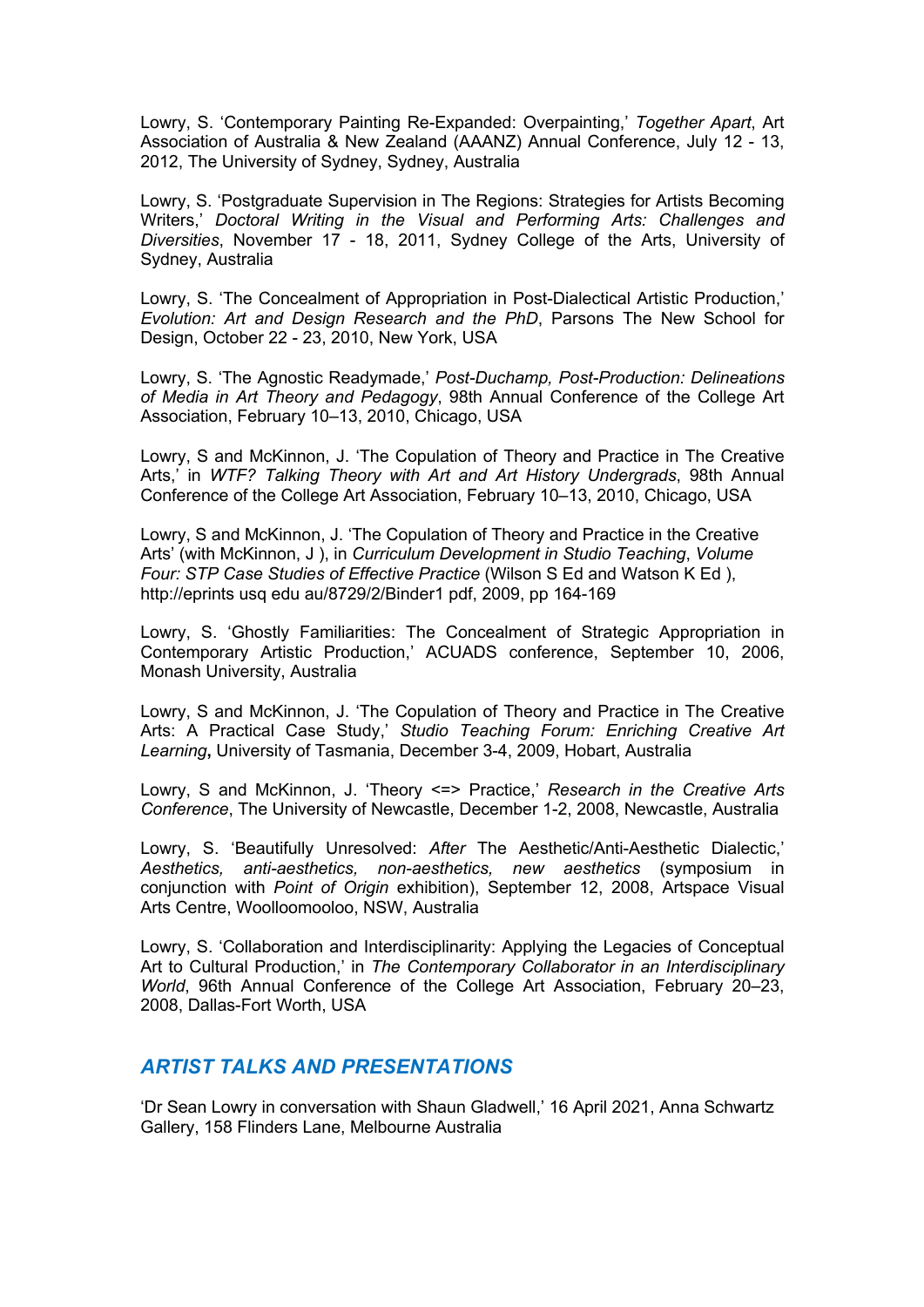'Archie Barry in conversation with Sean Lowry,' Blindside Screen Series 2019, Channels Festival: International Biennial of Video Art, 14 September 2019, Blindside, Melbourne, Australia

'Artist on Artist: Sean Lowry on Alan McCollum,' 2018, *MoMA at NGV*, July 15, National Gallery of Victoria, Melbourne, Australia

ART150 Forums: Sean Lowry*, 23 March 2017,* Federation Hall, Victorian College of the Arts, Faculty of Fine Arts and Music, University of Melbourne, Australia

*Bureau for the Organisation of Origins (BOO)*, February 3, 2017, Blindside, Level 7, Room 14, Nicholas Building, 37 Swanston Street, Melbourne, Australia

'Conversations in Art: Sean Lowry,' September 16, 2015, Advanced Technology Centre, University of Newcastle, NSW, Australia

*'*Art and The Limits of Specificity,' Gallery Talk: Wednesday, December 3 2014, Kibel Gallery, University of Maryland, School of Architecture, Planning and Preservation, College Park, MD 20742, USA

*AMT Visiting Artists Lecture Series: Sean Lowry,* October 8, 2014, Anna-Maria and Stephen Kellen Auditorium, Sheila C Johnson Design Center, 66 Fifth Avenue New York, NY 10003, USA

Artist talk, October 1, 2014, NYU Steinhardt School of Culture, Education, and Human Development, Stuyvesant St, New York, NY 10003, USA

Opening address at *Instance: An Exhibition of Recent Works and Performances*, Blue Mountains Cultural Centre, Friday March 14, 2014

'Everything the Artist Does (And Still Does Art),' *21st Century Artist Conference*, October 24-25, 2013, Artspace Visual Arts Centre, Woolloomooloo, Sydney, Australia

*Project Anywhere, Art at The Outermost Limits of Location Specificity*, May 12, 2012, Contemporary Art Tasmania, 27 Tasma St, Nth Hobart, Tasmania, Australia

Floor talk convener for Helen Lempriere Travelling Art Scholarship, August 15, 2009, Artspace Visual Arts Centre, Woolloomooloo, Sydney, Australia

#### *BROADCASTS*

The Ghosts of Nothing (aka Lowry, S; Taimre, I) *In Memory of Johnny B Goode: A Radio Play by The Ghosts of Nothing*, radio broadcast from 10pm, December 6, 2014 on Saturday Night Séance, WGXC 90 7-FM (New York) and live stream at wgxc org

Lowry, S. *Lapdancer2*, July 1 - December 2009, 'Strawberry Fields,' *Souvenirs from Earth* (Film and Video Art channel on European Cable Network) http://www sfe tv/artists/maske php?id=210

Lowry, S. *Lapdancer*, November – December 2008, 'Strawberry Fields,' *Souvenirs from Earth* (Film & Video Art channel on European Cable Network) http://www sfe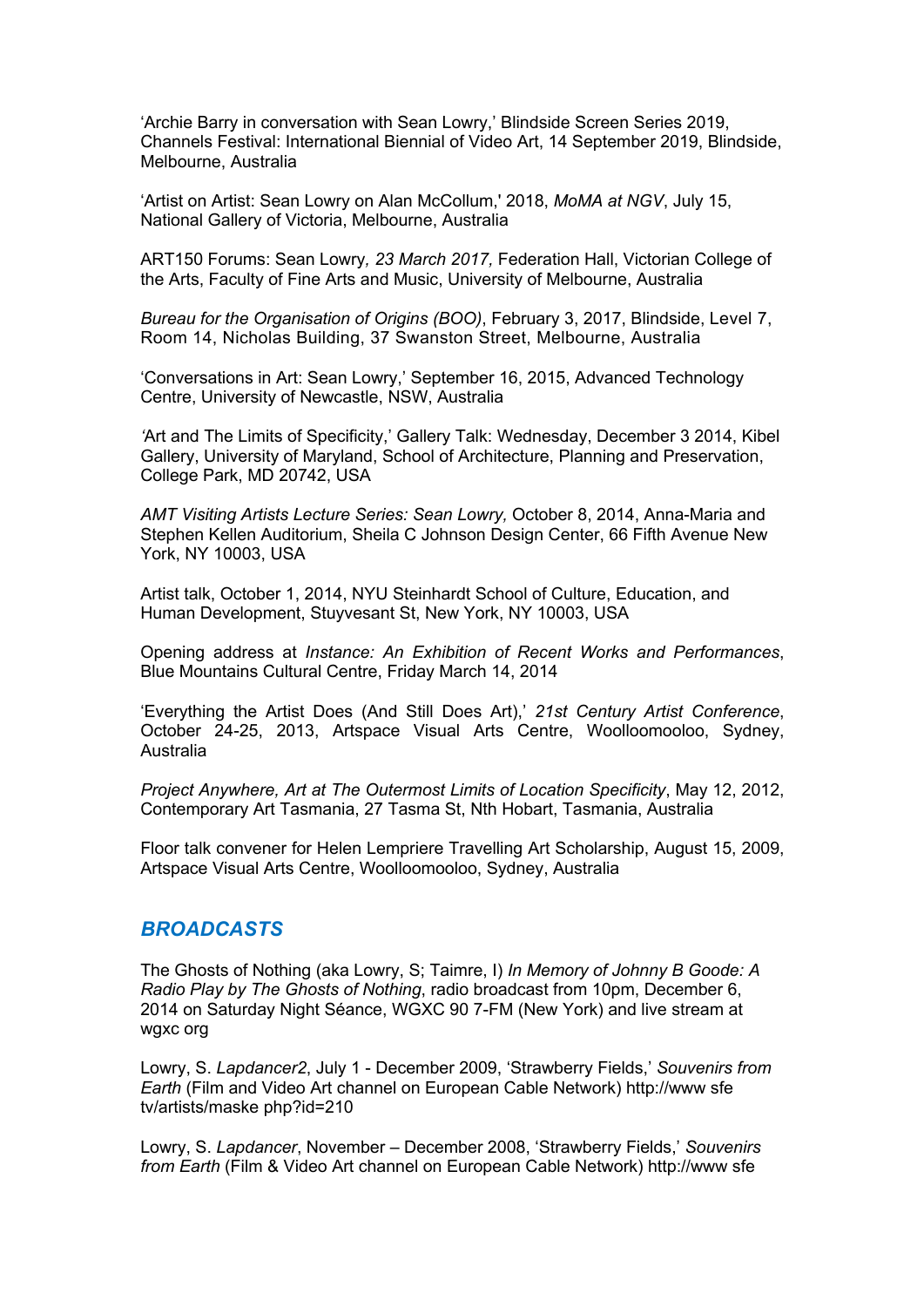tv/artists/maske php?id=210

Def FX (1990-1997) – numerous national and international live television and radio appearances, performances and interviews (see "Commercial Music Highlights")

## *CURATORIAL PROJECTS*

2022 - present: Cūrā8 (with Kim Donaldson) for Project8, Arts@Collins, Melbourne, Australia- The Ghosts of Nothing, *Sounds of Unridden Waves*, <sup>6</sup> May to 18 June 2022

Cūrā8 - Exhibition 1: The Ghosts of Nothing (aka Lowry, S; Taimre, I), *Sounds of Unridden Waves*, 6 May to 11 June 2022, project8, Melbourne, Australia

2012 – present: Founder and Executive Director, Project Anywhere (projectanywhere net)

Consandine, C; Doughty, J; Lowry, S; McFarlane, K. *Unpredict: Imagining Future Ecologies*, 24-27 September 2021, Science Gallery, University of Melbourne, Australia

Lowry, S and McMahon, J *Next to Nothing: Art as Performance A Meeting of Art and Philosophy in The Age of Post-Dematerialisation*, September 26 -27, 2015, The Lock-Up, Newcastle, Australia

Lowry, S. 50 *x 50 x 50*, May 21 – May 23, 2015, University of Newcastle, Ourimbah Campus, Australia

Lowry, S. *Art and the Expanded Cover Version* (featuring Renny Kodgers, Wade Marynowsky, Kusum Normoyle, Mark Titmarsh, Pauline Manley, Ilmar Taimre, Frank Millward, Heather Keens, The Pink Ladies, and Lyndall Johnston), May 23 – May 24, 2014, University of Newcastle, Ourimbah Campus, Australia

Lowry, S. *The Grotto Project: What is Portraiture?* September 23-24, 2011, University of Newcastle, Central Coast Campus, Ourimbah, NSW, Australia (ABC Radio 92 5 23/09/12, *Express Advocate* 23/09/12 & *Herald Sun* 24/09/12)

Lowry, S. *The Voicemail Project*, April 10 – 25, 2010, *SNO 58*, SNO (Sydney Non-Objective), Sydney, Australia

Lowry, S. *The Agnostic Model* (featuring Su Baker, Jonny Niesche and Terry Burrows), November 18–December 4, 2004, Phatspace, Sydney, Australia Catalogue ISBN 0-646-44288-0

Lowry, S. 'Spasm,' June 12 & 19, 1997, WKD Café, London, UK See: *Time Out*, London, June 25, 1997

'Sewerage' (aka Lowry, S Endusa, N and Turner, M ), weekly music/performance event, January – April 1988, Propaganda Club, Sydney, Australia

'The Inferno' (aka Lowry, S Endusa, N and Turner, M ), weekly music/performance event throughout 1987 featuring Sean Lowry, Nick Endusa, Mark Bullshit, Thug, Moist, Butchered Babies, Tex Perkins and Box the Jesuit, July and December, 1987, Hip Hop Club, Sydney, Australia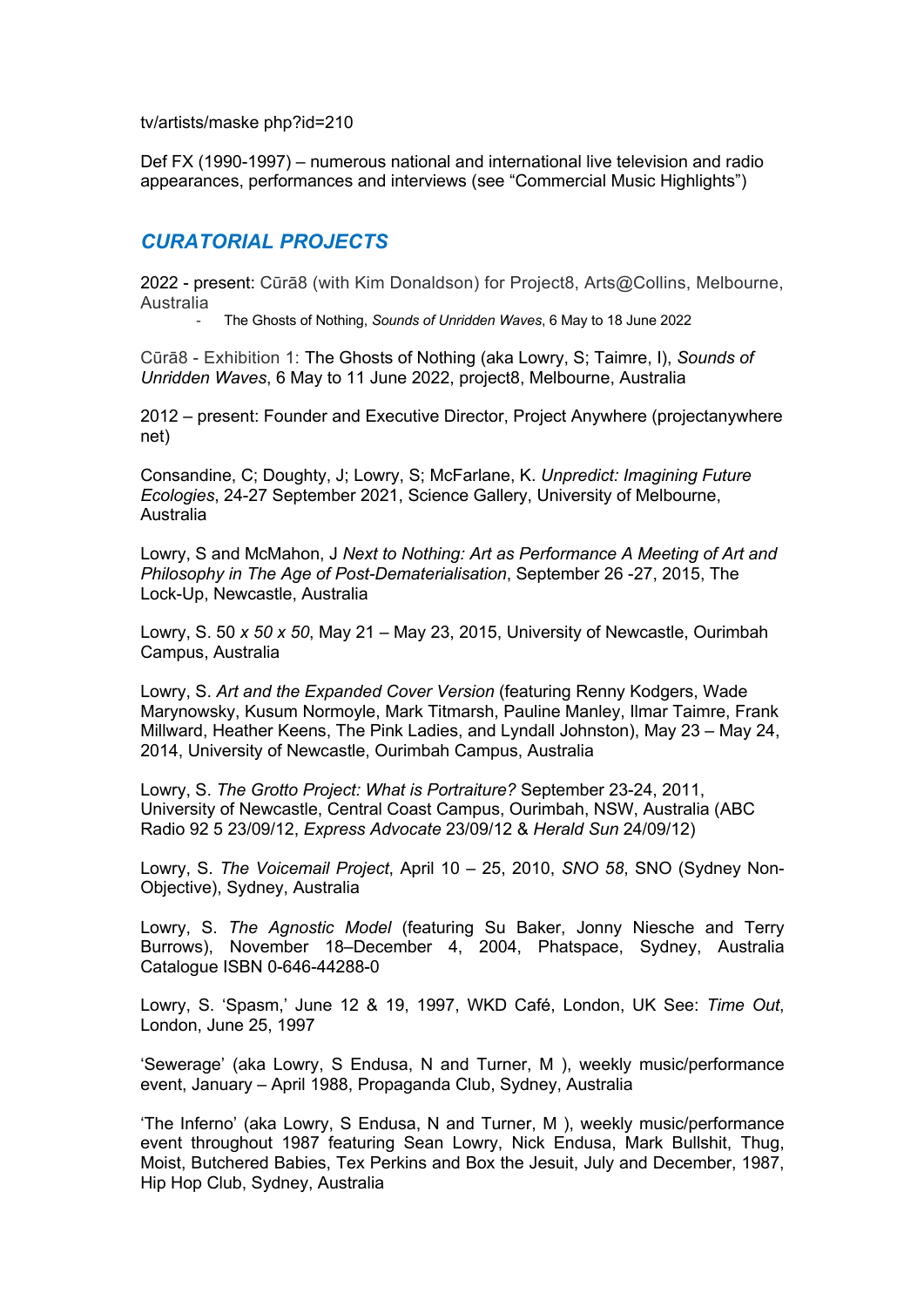## *COMMERCIAL MUSIC HIGHLIGHTS*

*Publishing enquires—Perfect Pitch Publishing: peter@perfectpitchpublishing net*

October 2010 Celebrity Drug Disasters featured on front page of *I-tunes*, Australia Album released: 14 September 2010 ℗ Flashpoint Music / Brandeluxe

October 2007 – 2012 Celebrity Drug Disasters Australian television sync: *Big Brother, Bondi Rescue, Make me a Supermodel, Tripping Over, Canal Rd, City Homicide, Friday Night Downloads, Out Of The Question, Summer Heights High, A Current Affair, Battlefronts* and *McLeod's Daughters*

March 2008 Soundtrack commission (with Rob Taylor) for international trailer for *What Happens in Vegas*, directed by Tom Vaughan and starring Cameron Diaz, Ashton Kutcher, and Queen Latifa, Twentieth Century Fox Film Corporation, Los Angeles, USA

February 2008 Celebrity Drug Disasters finalist in *John Lennon Songwriting Competition*, USA, and 'Honorable Mention Top 40/Pop,' *International Songwriting Comp* (2007), USA

November 1, 2006, Celebrity Drug Disasters 'Getting Better' 4<sup>th</sup> most added *Music Network*, Australia

October 14, 2006, Celebrity Drug Disasters, *ACRA* awards, Luna Park Sydney, Australia

October 13, 2006 Celebrity Drug Disasters \$100, 000 00AUD first prize in *NA2R*  (New Artist to Radio), Sydney, Australia

August 2006 Soundtrack commission (with Rob Taylor) remix Sherbert's 'Howzat' for *Countdown Live* national tour, 2006

May 6, 2005, Celebrity Drug Disasters perform *Australian Fashion Week*, Sydney, Australia

May 1, 2005, Celebrity Drug Disasters, Enmore Theatre, Sydney, Australia

April 31, 2005, Celebrity Drug Disasters, Queensbridge Hotel, Melbourne, Australia

April 2004 Celebrity Drug Disasters, 'The Television Will Not Be Revolutionised' reaches #17 on ARIA National Club Play Chart, Australia

March 2004 Soundtrack commission (with Rob Taylor) for national television campaign for Allen's 'Soothers Liquid Centres', Lowe Hunt Agency, Sydney, Australia

March 1998 Soundtrack commission for HSBC Net Trader, Sydney, Australia

March 1995 Remix *Triple M* news and station theme (with David Stein/Rob Taylor), Sydney, Australia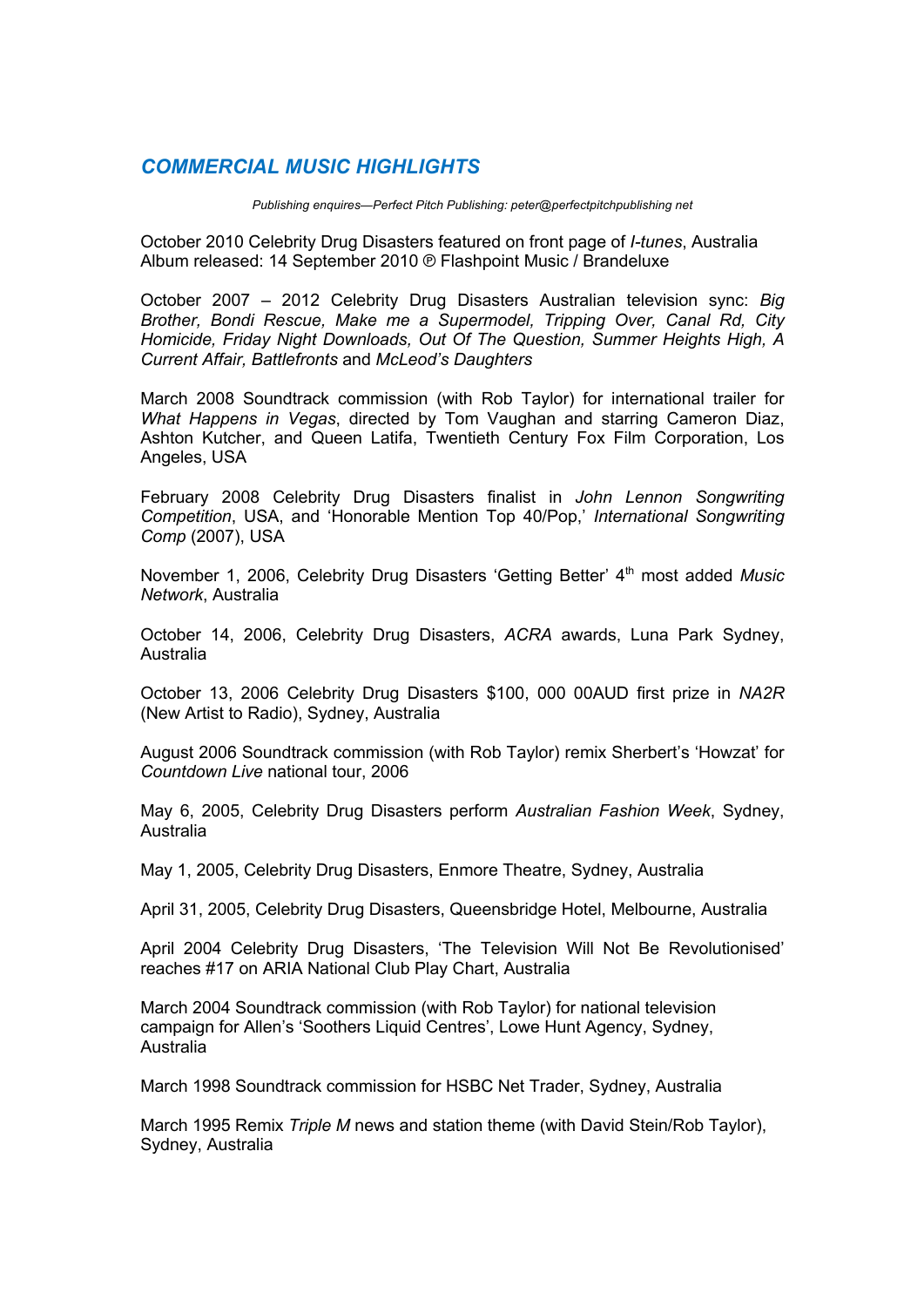March 1990–May 1997 Founding concept and principal writer in internationally active Australian electro-rock band, Def FX (Definition FX in USA) *Selected Def FX highlights:*

• # 1 ARIA Alternative Single Chart for 'Water,' week ending November 10, 1991 (on chart for 52 weeks)

• # 25 ARIA Top 40 Album Chart for 'Majick,' week ending July 14, 1996

• # 37 US Top 40 Billboard Dance Chart for 'Space/Time/Disco, week ending Oct 16, 1993

• # 1 ARIA Alternative Single Chart for 'Blink', week ending June 29, 1991

• # 1 ARIA Alternative Single Chart for 'Surge,' week ending December 8, 1991

• Toured Australia, USA, Canada, New Zealand, Japan, Hong Kong, and Singapore (including tours with the Smashing Pumpkins, Soundgarden, Ned's Atomic Dustbin, KMFDM, EMF, Nine Inch Nails, INXS, Blink 182 and No Doubt)

• 'Concert for Life' (largest concert staged in Australia), March 28, 1992, Centennial Park, Sydney)

• 3 Big Day Out tours (Australia and New Zealand)

• Headlined *Limelight*, New York City, USA (1992 and 1993)

• Three major label international recording contracts (EMI, RCA and Universal)

• Featured in *Rolling Stone*, J*uice*, *Drum Media*, *Rave*, *Rip it Up*, *Beat Magazine*, *Sonics Magazine*, *Digital Magazine*, *On The Street*, *The Sydney Morning Herald*, *The Age*, *The Australian*, *3D World*, *Time Off*, *dB Magazine*, *60 Minutes* (Australia), *Recovery A*BC TV Australia), *JJJ FM*, *2SER FM*, *MMM FM*, US syndicated college radio, and *MTV* (USA and S E Asia)

#### *SOUND DESIGN AND PRODUCTION*

Original sound design for *project8* promotional trailer (cinematography by James Wright), 2022.

Original music and sound design for Farnaz Dadfar, 'Voyage to Dust,' in *Art, Death & Disposal*, January 12-16, 2022, Meat Market Stables, Melbourne, VIC Australia

Original sound design for John Conomos, *KONG* (exhibition forthcoming)

Original sound design and production for Archie Barry, *Fistimuff*, Blindside Screen Series 2019, Channels Festival: International Biennial of Video Art, 28 Aug - 14 Sep 2019 Also shown at Heide Museum of Modern Art, 28 November 2020 -14 February 2021, Bulleeen, VIC Australia

Original sound design and production for Archie Barry *Time Sick Big T-Shirt,*  September 5 - 6 2018, The Meat Market Stables, 2 Wreckyn St, Melbourne

Original sound design and composition for Justene Williams, *Two-Fold,* May 29, 2016, Heide III: Central Galleries, Heide Museum of Modern Art, Bulleen VIC 3105 (also performed as *To Have and to Fold*, CACSA, Adelaide SA, May 26, 2016)

The Ghosts of Nothing (aka Lowry, S; Taimre, I) 'In Memory of Johnny B Goode: A Radio Play by The Ghosts of Nothing,' broadcast December 6, 2014 on Saturday Night Séance, WGXC 90 7-FM and live stream at wgxc org (see http://wavefarm org/archive/kw3j9q)

The Ghosts of Nothing (aka Lowry, S; Taimre, I) 'The Ghosts of Nothing: In Memory of Johnny B Goode' (rock opera), CD # GON001, UPC: 5055486940499 Release Date: 01-04-2014 C Year: 2014 P Year: 2014 Available i-Tunes, Amazon, Spotify, published by Perfect Pitch Publishing

Original sound design for: Buckley, B 'The Slaughterhouse Project: Alignment and Boundaries (Lâ Origine du monde) and I wonder whether that's Joanna Hiffernan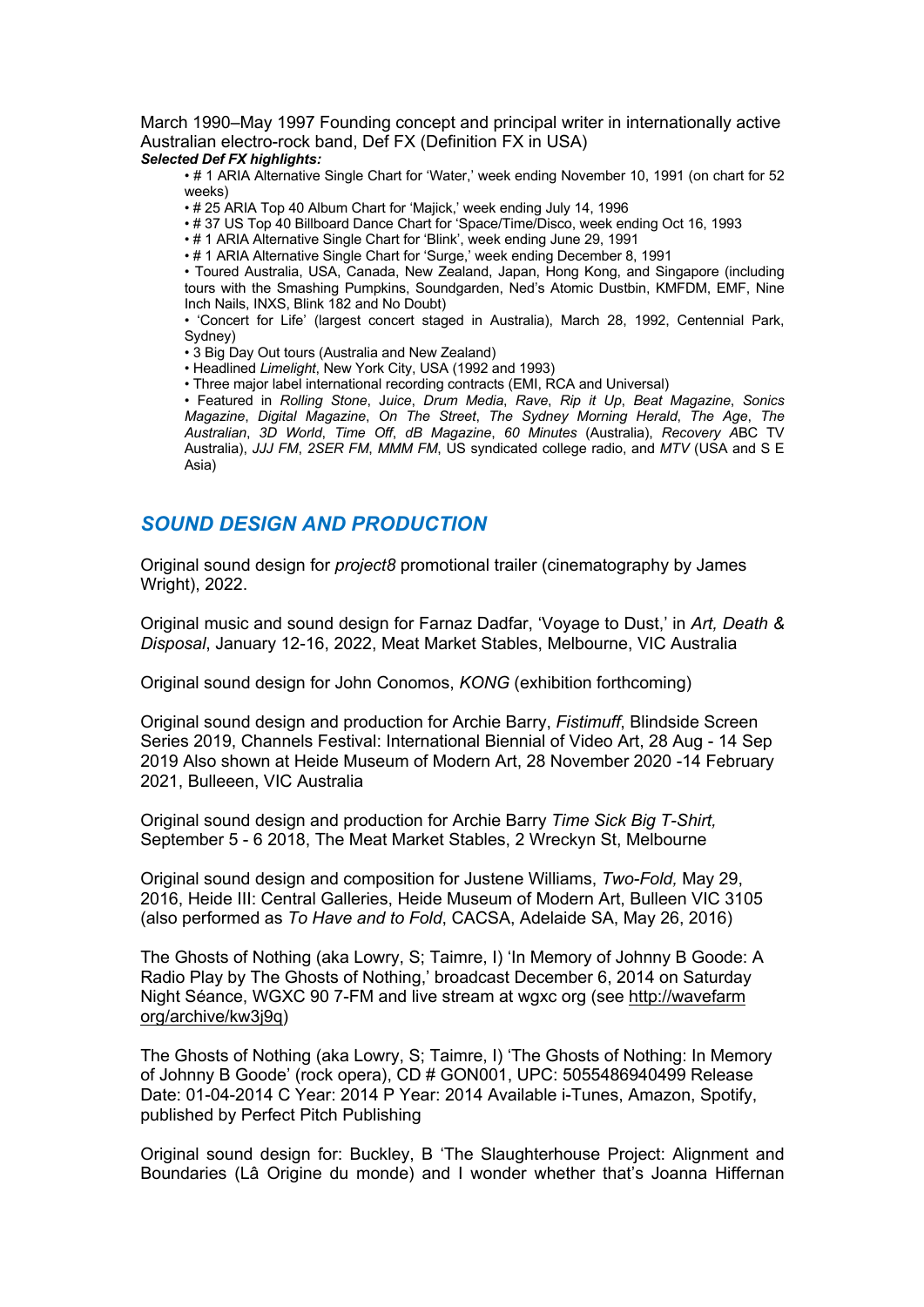with a Brazilian (revisited),' March 2 - May 19, 2013, Australian Centre for Photography, Paddington NSW

Original sound design for Conomos, J 'The Spiral of Time,' March 2 - May 19, 2013, Australian Centre for Photography, 257 Oxford St, Paddington NSW 2021

Original sound design for Conomos, J 'Shipwreck,' July 8 – September 18, 2011, Queensland University Art Museum

Original sound design for Buckley, B 'Australians all let us rejoice (perhaps),' soundtrack to 'A new world order (after Žižek and the radical left ha ha),' *The Cosmopolitan Community*, September 21 – October 1, 2010, University Gallery and Art Space, University of Tsukuba, Japan, 2010

Original sound design for Buckley, B 'Wall of Sound,' April 10 – 25, 2010, *SNO 58*, SNO (Sydney Non Objective),, Marrickville, NSW

Original sound design for Conomos, J 'Lake George (After Rothko),' March 4 – 29, 2008, Roslyn Oxley9 Gallery, Soudan Lane, Paddington, NSW, Australia Also: August 1 – September 20, 2009, Fremantle Arts Centre, WA, and October 16 – Nov 21, Canberra Contemporary Art Space, ACT, Australia

Original sound design for Buckley, B 'The Slaughterhouse Project,' March 18–April 24, 2005, La Chambre Blanche, Quebec, Canada

#### *DISCOGRAPHY*

The Ghosts of Nothing, *Sounds of Unridden Waves: The Ambient Mixes*, The Ghosts of Nothing/Perfect Pitch, 2020 The Ghosts of Nothing, *Sounds of Unridden Waves* (Original Soundtrack), The Ghosts of Nothing/Perfect Pitch, 2020 The Ghosts of Nothing, Sounds of Unridden Waves (Original Soundtrack, Pt II), The Ghosts of Nothing/Perfect Pitch, 2020 The Ghosts of Nothing, *In Memory of Johnny B Goode*, The Ghosts of Nothing/Perfect Pitch, 2014 The Ghosts of Nothing, *Mercedes Benz*, The Ghosts of Nothing, 2014 Celebrity Drug Disasters, *Celebrity Drug Disasters*, Flashpoint/Brandeluxe, 2010 Celebrity Drug Disasters, *Put Yourself in My Shoes*, MGM, Sydney, 2007 Celebrity Drug Disasters, *Art or Porn?* MGM, Sydney, 2006 Celebrity Drug Disasters, *Getting Better*, MGM, Sydney, 2006 Celebrity Drug Disasters, *We Can Get Together*, MGM, Sydney, 2006 Celebrity Drug Disasters, *Celebrity Drug Disasters*, Brandeluxe, Sydney, 2005 Brandeluxe, *Brandeluxe*, Sydney, 2004 Great Apes, *Idiot/Moron/Boogie*, Phantom Records, Sydney, 2000 Cellfish, *Give Me Sugar*, Phantom Records, Sydney, 1998 Cellfish, *Computer Games*, Phantom Records, Sydney, 1998 Dada Spastic, *F\*\*\* You God!!!*, Sean Lowry, London, 1997 Def FX, *Majick*, Universal, Australia and New Zealand, 1996 Def FX, *Majick*, Universal, Tokyo, 1996 Def FX, *Majick*, Universal, Hong Kong, 1996 Def FX, *Majick*, Universal, Singapore, 1996 Def FX, *Deja Vu*, Universal, Sydney, Tokyo, Hong Kong and Singapore, 1996 Def FX, *Spell On You*, Universal, Sydney, Tokyo, Hong Kong and Singapore, 1996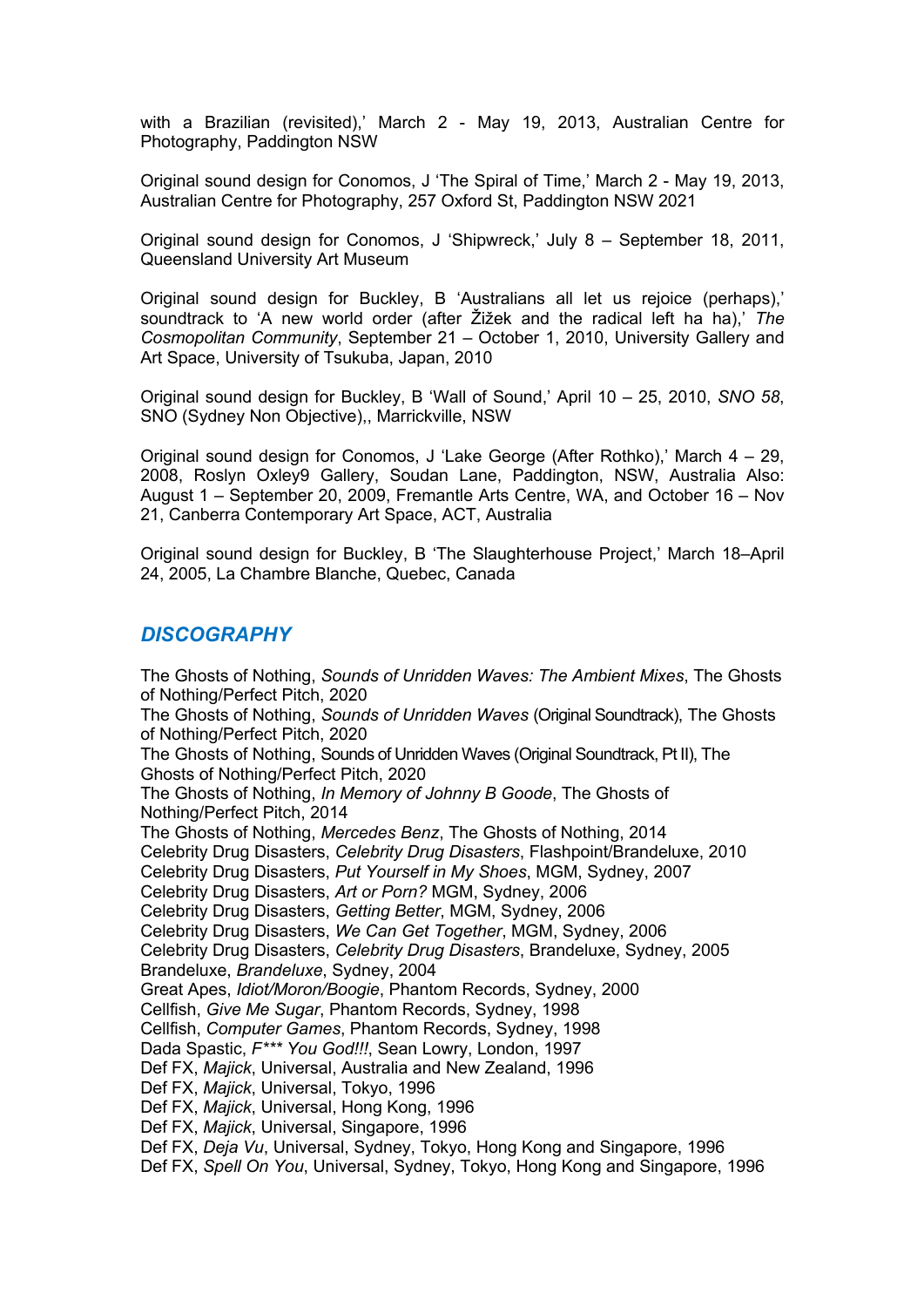- Def FX, *Psychoactive Summer*, Universal, Australasia, 1995
- Def FX, *Kill the Real Girls*, Cicada, Sydney, 1995
- Def FX, *Ritual Eternal*, Cicada, Sydney, 1995
- Def FX, *Post-moronic*, EMI Australia, Sydney, 1994
- Def FX, *Baptism*, Phantom Records, Sydney, 1993
- Definition FX, *Light/Speed/Collision*, RCA, New York, 1993
- Definition FX, *Space/Time/Disco*, RCA, New York, 1993
- Definition FX, *Something Inside*, RCA, New York, 1993
- Def FX, *Live from a Small Planet*, Phantom Records, Sydney, 1993
- Def FX, *No Time for Nowhere*, EMI, Sydney and RCA, New York, 1993
- Def FX, *Space/Time/Disco*, EMI, Sydney, 1993
- Def FX, *No Time for Nowhere*, EMI, Sydney, 1993
- Def FX, *Light/Speed/Collision*, EMI, Sydney, 1993
- Def FX, various compilations, 1993-1997
- Def FX, *Blink*, EMI Australia, EMI, Sydney, 1992
- Def FX, *Surge*, Phantom Records, Sydney, 1991

#### *SELECTED MUSIC REVIEWS, INTERVIEWS AND FEATURE ARTICLES*

Chunn, J ' Sonic Nirvana,' *On The Street* (cover story), June 19, 1991, p 15 Clement, T 'Video Wits,' *The Sydney Morning Herald*, Metro, April 3, 2009, p 21 Def FX, 'Hello, Mister America' (USA tour diary), *Juke*, December 12, 1992, p 35 Eliezer, C 'Def FX: Easels Scratched My Flesh!' *Juke*, February 27, 1993, pp 11-12 Gee, M 'Def FX Ready For Big Break,' *The West Australian*, Revue Section (cover story), p 7 Haddock, F 'Def Defying,' *3D World*, March 28, 1991, p 22 Hilson, J 'Blatant Appropriation,' *Beat Magazine*, June 2, 1993, p 12 Holser, T 'Free Samples,' *The Sydney Morning Herald*, June 21, 1991, Metro, p 2 Houghton, D 'In the pursuit of silence,' October 30, 2010, http://www reportageonline com/2010/10/in-the-pursuit-of-silence/30 Killalea, S 'Cause and FX,' *The Drum Media*, June 9, 1992, p 34 Kobayashi, Z 'Performance Stripped to the Bone,' *The Follower*, Issue 12, Sept 15, 2015, p 10 Leadley, M 'Defmettle,' *Australian Digital*, September 1996, pp 78-79 MacDonald, Sarah, *Evenings with Sarah MacDonald*, ABC Radio Sydney/Canberra, 28 January 2020 Marx, J 'Defaffected,' *The Sydney Morning Herald*, January 8, 1993, 'Metro,' p 20 Mueller, A 'New Faces: Def FX,' *Rolling Stone,* Australia, July 1992, p 67 Mueller, A 'In Bed with Sean Lowry' *On the Street*, December 1990, p 22 Mueller, A 'King Prawn,' *On The Street*, June 29, 1988 Newman, R 'Using the Void,' *On The Street*, November 27, 1995, p 22 Mathieson, C 'Making a Def Wish,' *The Drum Media* (cover story), February 4, 1993, p 17 McCabe, K 'Big Band Sound of the Future,' *Telegraph Mirror*, Review Section, p 1 McCabe, K 'Turning Def Ear to a New Sound,' *The Daily Telegraph*, December 14,1995, p 53 Molitorisz, S 'Cause and FX,' *The Sydney Morning Herald*, December 15,1995, *Metro*, p 20 Power, M 'Surge: Def FX,' *Rolling Stone* (Australia), Issue 466, January 1992, p 81 Prince, D 'Definition FX,' *Albuquerque Tribune*, August 26, 1993 Ralph, R 'Playing Those (Surfers of the Mind) Games,' *Rave*, January 19,1994, p 8 Raxworthy, J 'Happening,' *The Drum Media*, December 4, 1990, p 52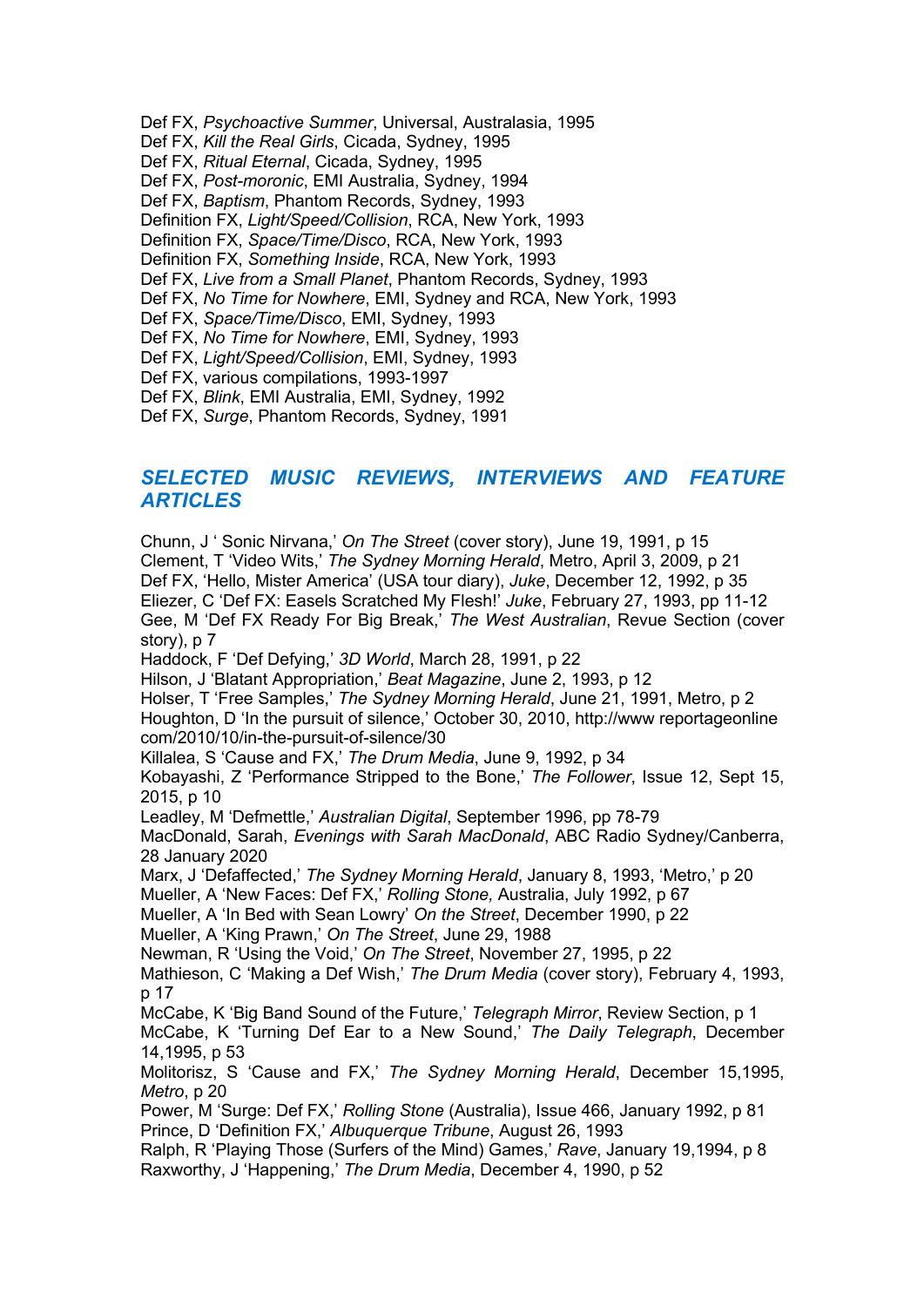Scatena, D 'FX All Areas' *Juke*, November 7, 1992, p 12 Smith, M 'The FX is Def: Post-Moronic,' *The Drum Media*, October 18, 1994, p 13 Stafford, A 'Live FX: Adventurous and Extreme,' *Time Off*, March 9, 1994, p 11 Stephen, A 'Accidents Never Happen,' *Juke*, Reviews, November 21, 1992 Tulk, N 'Project Anywhere: An Interview with Sean Lowry,' *Antipodes: A Global Journal of Australian/New Zealand Literature*, 2016 Yoshida, L 'Sonic Metal Dance Music from Down Under,' *Metropolis*, Nov 13,1992, p 5

Witheford, M 'Def FX: Stray Hello, Waif Goodbye,' *Juke*, May 16, 1992, p 12 Wooldridge, S 'Post Post-Moronic,' *On the Street*, October 25, 1994, p 10

# *AWARDS*

2021 ATOM Awards (Finalist), 'The Banquet of Cleopatra,' Best Instructional/Training Video or Website (Tertiary/General), Critical and Theoretical Studies, Victorian College of the Arts, University of Melbourne. https://atomawards.org/2021-tertiaryindustry-entry/beyond-the-canvas/

'Foreign Photographer Award' (The Ghosts of Nothing with Albert Falzon), Pingyao International Photography Festival, China, 2019

1<sup>st</sup> Prize SEA(S) Institutional Grant for (Lowry, S: Titmarsh, M and Warner) *Ochromosonico: This Hive Mind*, August 2018 Kefalonia, Greece

Australian College of Educators 'Teacher Recognition Award', 2009

HASS Student Forum 'Well-Regarded Lecturer Award', 2011

University of Newcastle 'Lecturer of the Year' Award, 2007

*NA2R* (New Artist to Radio), \$100,000 00 first prize (Celebrity Drug Disasters), Sydney, Australia, 2006

'Best Dance Act,' (Def FX) Music Awards Readers poll, *Rolling Stone*, Australia, 1994

'Best Keyboards: Sean Lowry,' Music Awards Readers poll, *Rolling Stone*, Australia, 1994

ARIA nomination (Def FX), 1992

# *EXPERTISE AND PEER REVIEW*

Cūrā8 (with Kim Donaldson) for *Project8*, Arts@Collins, Melbourne, Australia Peer reviewer*: Context: Journal of Music Research* The Australian Council of University Art and Design Schools (ACUADS) Peer Review Working Group, 2019-2020 Expert Career Evaluation for The Department of Art at the University of California, Irvine (USA) to advise on accelerated advancement to the rank of Professor VI Peer reviewer: *Australian and New Zealand Journal of Art* (x 2 articles) Peer reviewer: *Journal of Artistic Research* (JAR) Peer reviewer: *PARtake: The Journal of Performance as Research* (x 4 articles) Peer reviewer: *Human Computer Interaction: Design User Experience & Usability*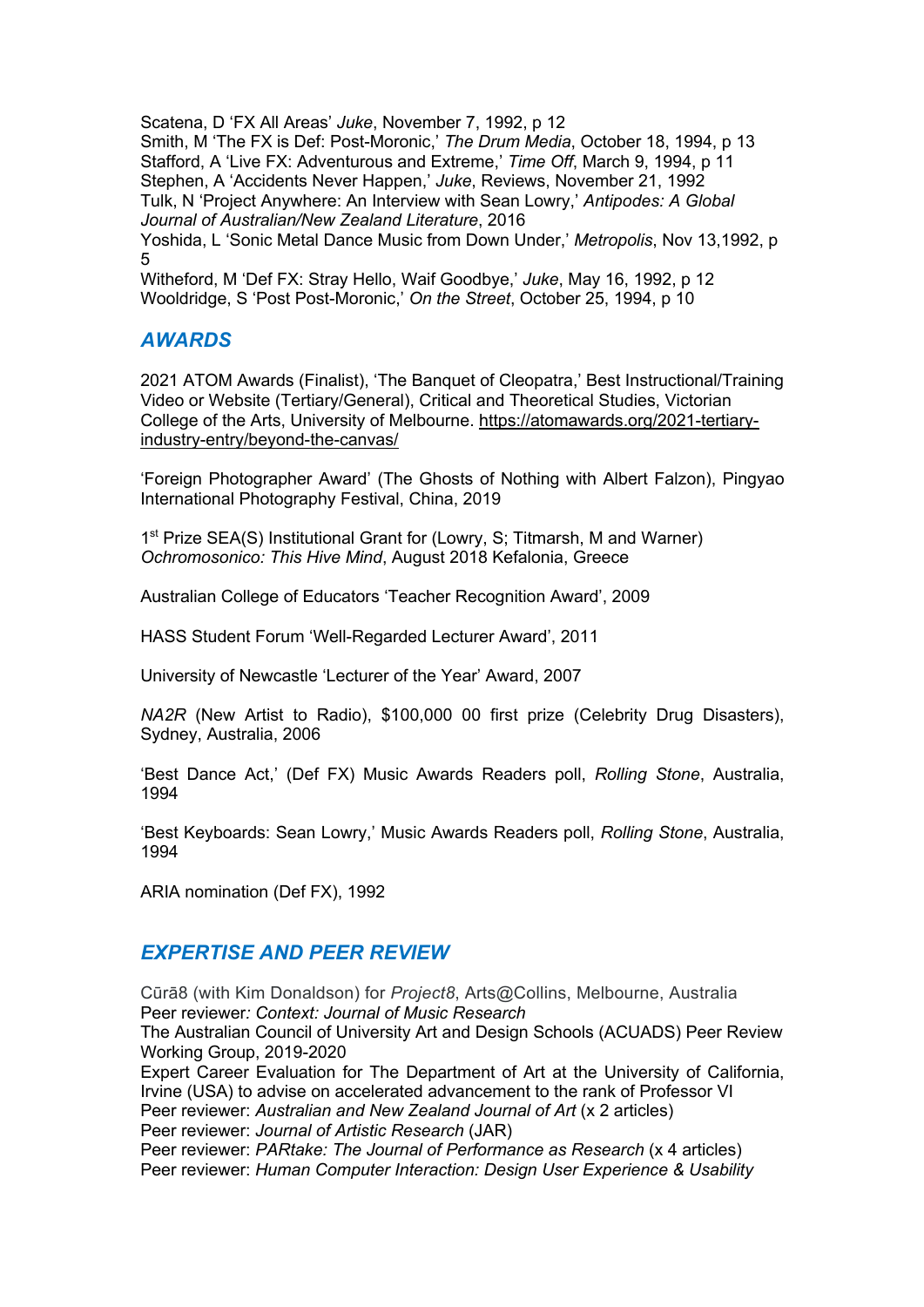Peer reviewer: *Common Ground Research Networks*, University of Illinois Research Park

Peer reviewer: The Journal of Public Space, City Space Architecture, Bologna, Italy Peer reviewer: Published conference proceedings for: *Dark Eden - The Sixth International Conference on Transdisciplinary Imaging at the Intersections between Art, Science and Culture*

## *EXTERNAL EXAMINER*

University of Sydney (PhD x 8, MFA x 5, and Honours x8) Monash University (MFA x1) University of Southern Queensland (PhD x3 and MFA x1) University of New South Wales (MFA x 1) University of Melbourne (PhD x 1 – prior to current appointment) Parsons The New School for Design (MFA) Auckland University of Technology (PhD x1) University of Technology, Sydney (PhD x1)

#### *GRANTS AND FUNDING*\*

\* The commercial translation of my research into electronic music production has to date attracted approximately \$600,000 AUD in recording and publishing advances, commissions, and awards (see "commercial music highlights")

VCA Foundation Engagement Grant 2021 \$5,000 00 AUD Awarded for Project Anywhere Funding body: University of Melbourne

The Flexible Academic Programming (FlexAP) Grant 2020 \$70,000 00 AUD Awarded for blended learning development for Critical and Theoretical Studies 1 + 2 Funding body: University of Melbourne

Project Anywhere \$ 24,000 00 AUD (over three years, 2018 – 2020, with ongoing funding TBC) Funding body: Centre of Visual Art (CoVA), University of Melbourne

*Breakers: Sounds of Unridden Waves* \$1200 00 AUD Funding body: Research Development Grant program 2019 Faculty of the Fine Arts and Music, University of Melbourne

*Anywhere and Elsewhere* \$ 1689 00 AUD Funding body: Faculty Small Grants Scheme 2018, Faculty of the Fine Arts and Music, University of Melbourne

*Anywhere v2* \$ 4832 59 Funding body: Faculty Small Grants Scheme 2017, Faculty of the VCA & MCM, University of Melbourne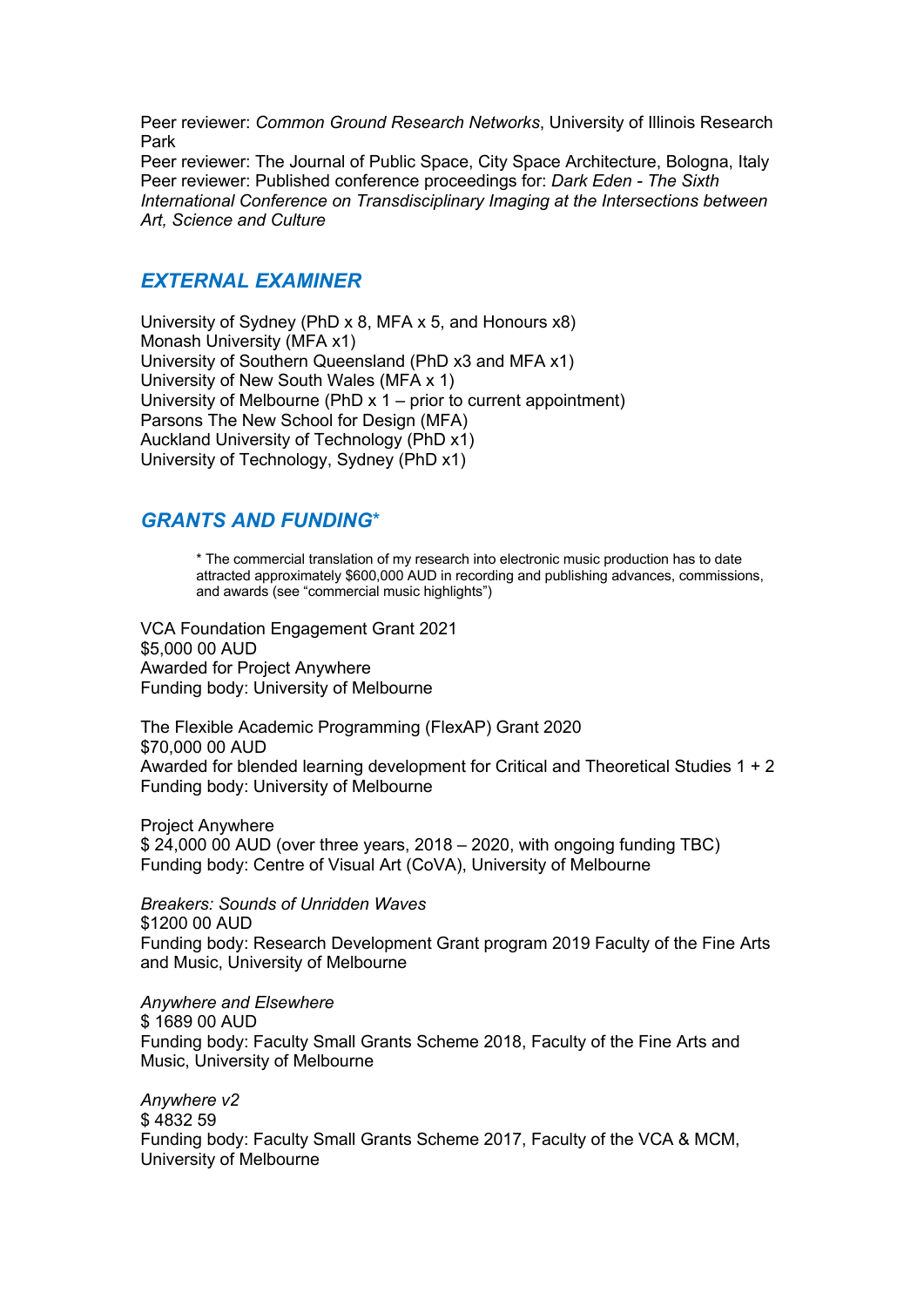Ourimbah Strategic Research Grant VI, 2016 \$1,000 00 AUD Funding body: Faculty of Education and Arts, University of Newcastle

*Next to Nothing: Art as Performance A Meeting of Art and Philosophy In The Age Of Post-Dematerialisation*, September 26 -27, 2015, The Lock-Up, Newcastle \$20,000 00 AUD Funding body: Faculty of Education and Arts, University of Newcastle

*The Grotto Project* \$30,000 00 AUD (across three years - 2013-2015) Funding body: SSAF Ourimbah Campus - University of Newcastle

6th Annual PopCAANNZ Conference, Wellington New Zealand, 29 June - 1 July 2015 \$1,551 00 AUD Funding body: Faculty of Education and Arts, University of Newcastle

Critique 2013 Adelaide, Australia, 26-29 November 2013 \$735 00 AUD Funding body: Faculty of Education and Arts, University of Newcastle

Seeding Grant Project Anywhere \$3,000 00 AUD Funding body: Faculty of Education and Arts, University of Newcastle

98th Annual Conference of College Art Association, Chicago, 10-13 February 2010 \$1,500 00 AUD Funding body: Faculty of Education and Arts, University of Newcastle

College Art Association Annual Conference 2008, Adam's Mark Hotel, Dallas, USA, 20/2/2008 - 23/2/2008 \$1,700 00 AUD Funding body: Faculty of Education and Arts, University of Newcastle

Australian Postgraduate Award \$29 000 00 AUD per annuum 2000-2003

# *SABBATICAL / STUDY LEAVE*

September – December 2014 Visiting Scholar, School of Art, Media, and Technology, Parsons The New School for Design, New York

April 2014 Visiting Artist and Plimsoll Gallery consultant, Tasmanian College of the Arts, University of Tasmania

September – December 2010 Visiting Scholar, Dept of Visual Arts, University of California, San Diego/Irvine

#### *MEMBERSHIPS*

*PARtake: The Journal of Performance as Research* (Peer Review Board) College Art Association